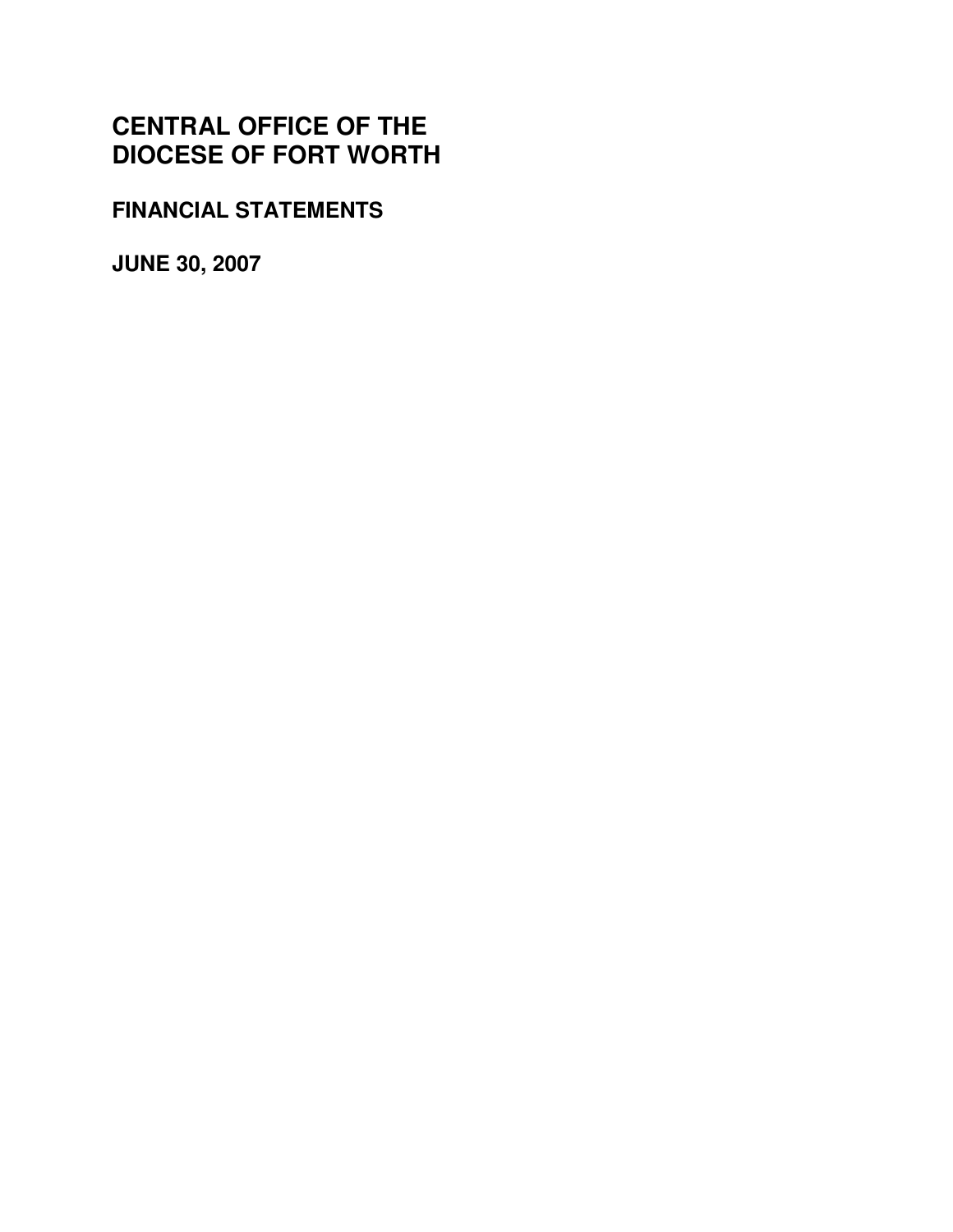## **CONTENTS**

|                      | Page |
|----------------------|------|
|                      |      |
| FINANCIAL STATEMENTS |      |
|                      |      |
|                      |      |
|                      |      |
|                      |      |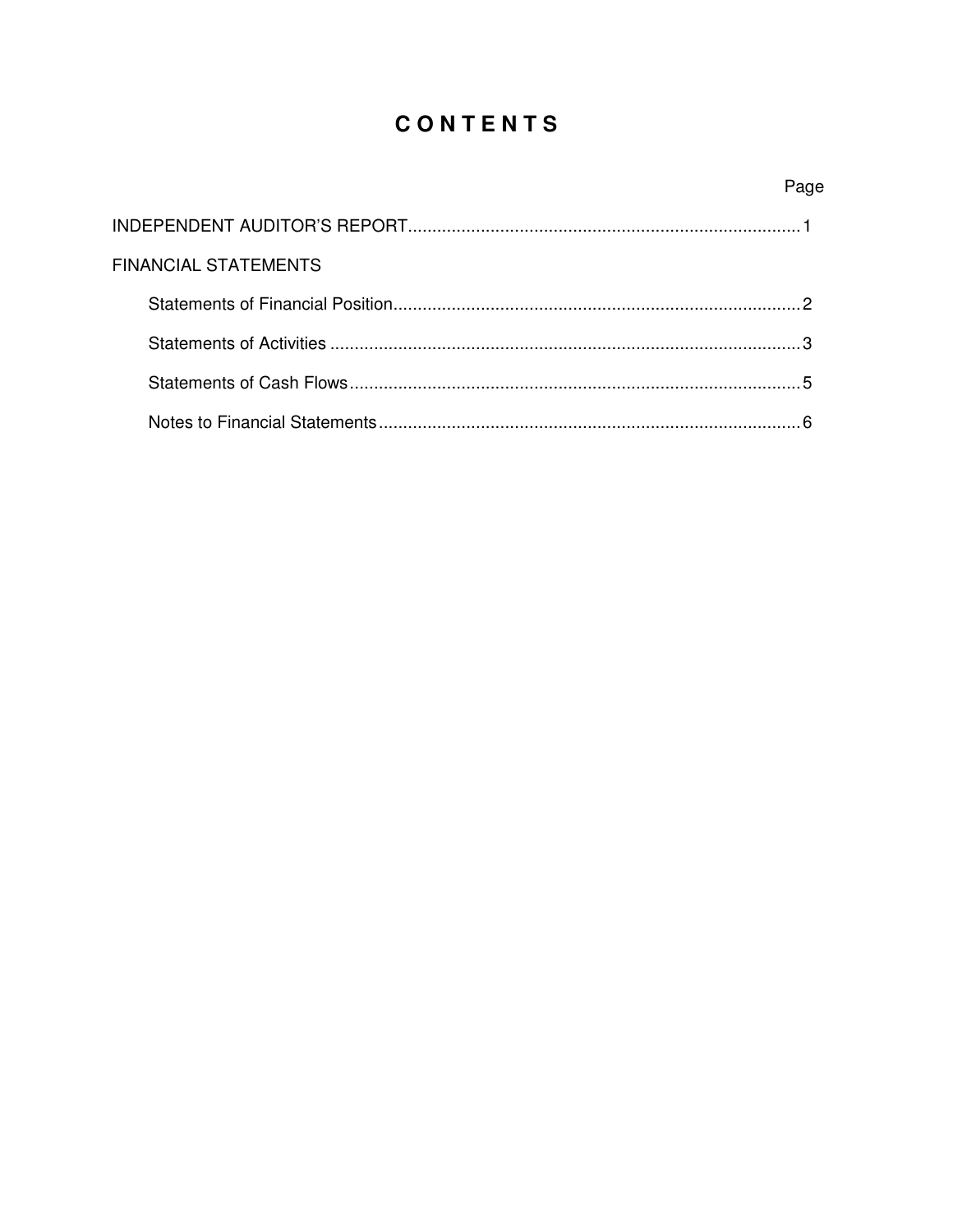

*L.L.P.*

**Certified Public Accountants and Consultants**

#### INDEPENDENT AUDITOR'S REPORT

The Most Reverend Kevin Vann Bishop of the Diocese of Fort Worth

We have audited the accompanying statements of financial position of the Central Office of the Diocese of Fort Worth as of June 30, 2007 and 2006, and the related statements of activities and cash flows for the years then ended. These financial statements are the responsibility of management. Our responsibility is to express an opinion on these financial statements based on our audits.

We conducted our audits in accordance with auditing standards generally accepted in the United States of America. Those standards require that we plan and perform the audit to obtain reasonable assurance about whether the financial statements are free of material misstatement. An audit includes examining, on a test basis, evidence supporting the amounts and disclosures in the financial statements. An audit also includes assessing the accounting principles used and significant estimates made by management, as well as evaluating the overall financial statement presentation. We believe that our audits provide a reasonable basis for our opinion.

In our opinion, the financial statements referred to above present fairly, in all material respects, the financial position of the Central Office of the Diocese of Fort Worth as of June 30, 2007 and 2006, and the change in its net assets and its cash flows for the years then ended, in conformity with accounting principles generally accepted in the United States of America.

Weaver and Iislande L.L.P.

WEAVER AND TIDWELL, L.L.P.

Fort Worth, Texas July 10, 2008

1600 West Seventh Street **Suite 300** Fort Worth, Texas 76102-2506 817.332.7905 F 817, 429, 5936

**WWW.WEAVERANDTIDWELL.COM**

**AN INDEPENDENT MEMBER OF BAKER TILLY INTERNATIONAL**

*OFFICES IN* **DALLAS FORT WORTH HOUSTON**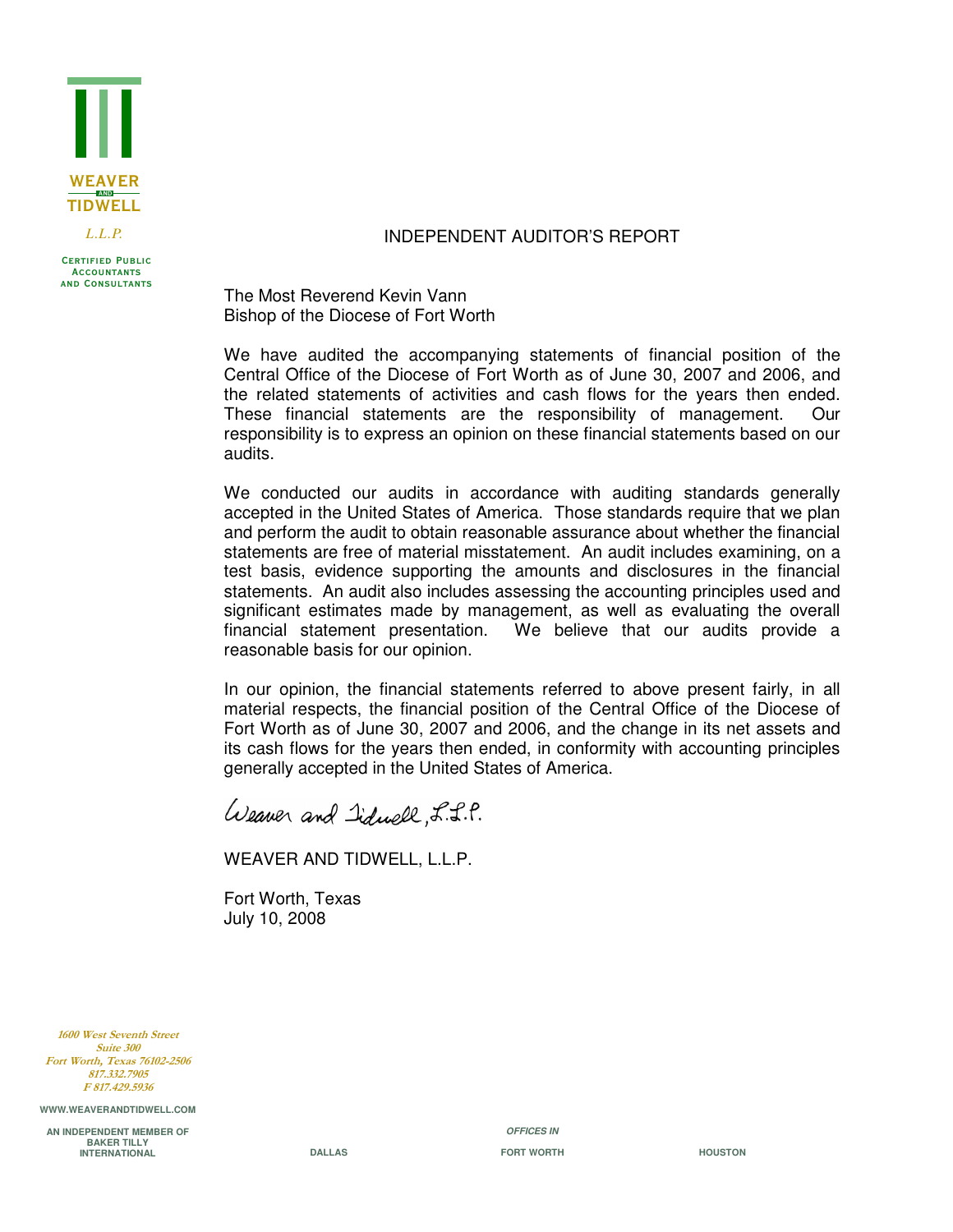## **CENTRAL OFFICE OF THE DIOCESE OF FORT WORTH STATEMENTS OF FINANCIAL POSITION JUNE 30, 2007 AND 2006**

|                                                    | 2007            | 2006             |
|----------------------------------------------------|-----------------|------------------|
| <b>ASSETS</b>                                      |                 |                  |
| Cash and cash equivalents                          | \$25,306,007    | 13,628,949<br>\$ |
| Accounts receivable - parishes and affiliates, net | 826,427         | 725,404          |
| Accrued interest receivable                        | 301,609         | 328,377          |
| Investments                                        | 10,701,413      | 9,389,645        |
| Loans receivable                                   | 35,643,705      | 40,494,352       |
| Due from affiliates                                | 67,098          | 61,516           |
| Other assets                                       | 342,054         | 325,979          |
| Interest rate swap                                 | 15,181          | 32,201           |
| Property held for future parish/school use         | 8,764,824       | 8,270,541        |
| Property and equipment, net                        | 3,865,144       | 3,890,247        |
| <b>TOTAL ASSETS</b>                                | \$85,833,462    | \$77,147,211     |
| <b>LIABILITIES AND NET ASSETS</b>                  |                 |                  |
| <b>Liabilities</b>                                 |                 |                  |
| Accounts payable                                   | \$<br>2,559,548 | \$<br>1,988,640  |
| <b>Accrued liabilities</b>                         | 635,313         | 840,053          |
| Funds held for others                              | 511,791         | 145,642          |
| Deposits payable                                   | 50,864,368      | 41,746,021       |
| Unearned service fee revenue                       | 299,971         | 159,113          |
| Interest rate swap                                 | 21,425          | 5,792            |
| Notes payable                                      | 8,658,257       | 10,778,579       |
| <b>Total liabilities</b>                           | 63,550,673      | 55,663,840       |
| <b>Net assets</b>                                  |                 |                  |
| Unrestricted                                       |                 |                  |
| Undesignated                                       | 2,811,772       | 4,799,594        |
| Designated for insurance reserve                   | 2,500,191       | 2,458,202        |
| Designated for quasi-endowment                     | 7,935,042       | 6,985,167        |
| Designated for loans to related entities           | 6,825,211       | 6,264,513        |
| Total unrestricted                                 | 20,072,216      | 20,507,476       |
| <b>Temporarily restricted</b>                      |                 |                  |
| Capital grants                                     | 405,960         | 218,735          |
| Sharing-In-Ministry annual case                    | 878,533         | 516,760          |
| Other                                              | 926,080         | 240,400          |
| Total temporarily restricted                       | 2,210,573       | 975,895          |
| Total net assets                                   | 22,282,789      | 21,483,371       |
| TOTAL LIABILITIES AND NET ASSETS                   | 85,833,462      | 77,147,211<br>\$ |

The Notes to Financial Statements are an integral part of these statements. 2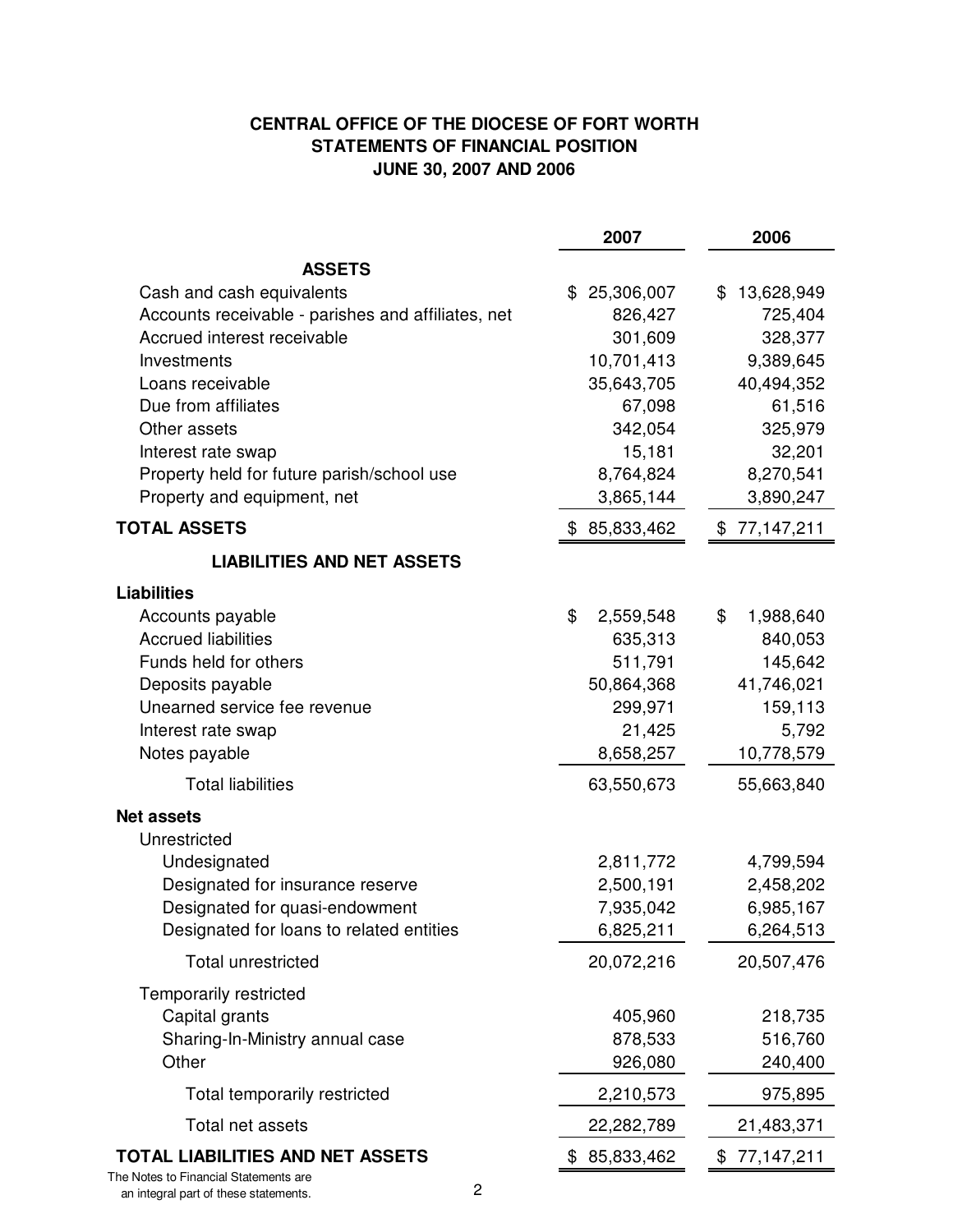## **CENTRAL OFFICE OF THE DIOCESE OF FORT WORTH STATEMENTS OF ACTIVITIES FOR THE YEARS ENDED JUNE 30, 2007 AND 2006**

|                                           |              | 2007          |                 |
|-------------------------------------------|--------------|---------------|-----------------|
|                                           |              | Temporarily   |                 |
|                                           | Unrestricted | Restricted    | Total           |
| <b>REVENUE AND SUPPORT</b>                |              |               |                 |
| Contributions                             | \$<br>98,101 | \$5,346,969   | \$<br>5,445,070 |
| Diocesan assessments                      | 3,804,352    |               | 3,804,352       |
| Program and service fees                  | 4,198,822    |               | 4,198,822       |
| Net investment income                     | 1,738,760    |               | 1,738,760       |
| Net investment gains (losses)             | 1,356,949    |               | 1,356,949       |
| Interest on loans receivable              | 2,655,334    |               | 2,655,334       |
| Interest rate swap                        | (32, 653)    |               | (32, 653)       |
| Other                                     | 89,565       |               | 89,565          |
| Net assets released from restrictions     | 4,112,291    | (4, 112, 291) |                 |
| Total revenue and support                 | 18,021,521   | 1,234,678     | 19,256,199      |
| <b>EXPENSES</b>                           |              |               |                 |
| Program services:                         |              |               |                 |
| <b>Education and formation</b>            | 3,497,226    |               | 3,497,226       |
| Grants                                    | 2,599,874    |               | 2,599,874       |
| Pastoral services                         | 969,005      |               | 969,005         |
| Communication                             | 519,988      |               | 519,988         |
| Administrative and support services       |              |               |                 |
| Benefit programs for parish, school and   |              |               |                 |
| Diocesan employees                        | 635,477      |               | 635,477         |
| Diocesan administration                   | 5,256,181    |               | 5,256,181       |
| Insurance for all property in the Diocese | 1,644,281    |               | 1,644,281       |
| Deposit and Loan and other funds          | 3,029,096    |               | 3,029,096       |
| Investment fees                           | 40,687       |               | 40,687          |
| Depreciation                              | 264,966      |               | 264,966         |
| Total expenses                            | 18,456,781   |               | 18,456,781      |
| <b>CHANGES IN NET ASSETS</b>              | (435, 260)   | 1,234,678     | 799,418         |
| <b>NET ASSETS, BEGINNING OF YEAR</b>      | 20,507,476   | 975,895       | 21,483,371      |
| <b>NET ASSETS, END OF YEAR</b>            | \$20,072,216 | \$2,210,573   | \$22,282,789    |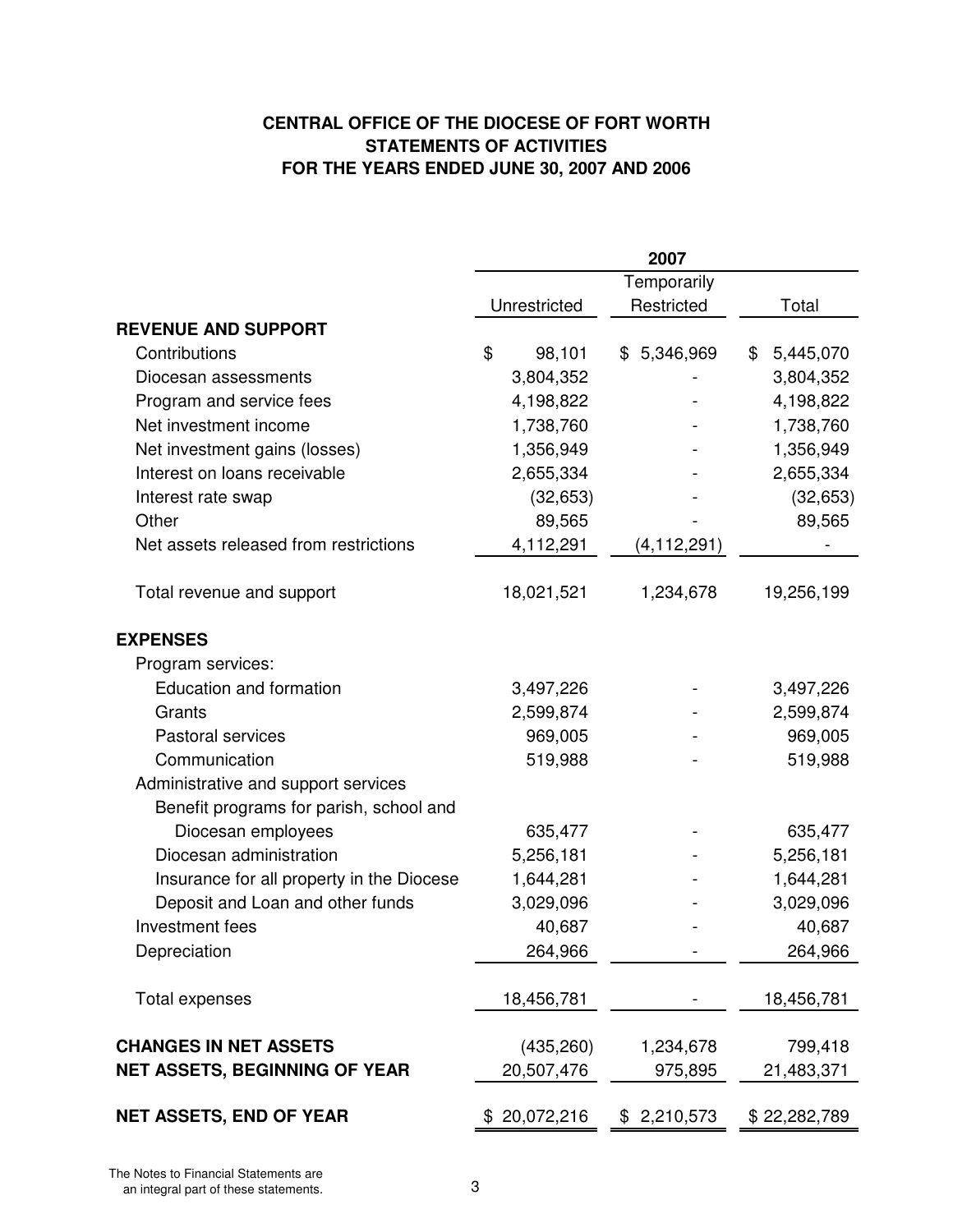|                  | 2006            |                  |
|------------------|-----------------|------------------|
|                  | Temporarily     |                  |
| Unrestricted     | Restricted      | Total            |
|                  |                 |                  |
| \$<br>41,054     | \$<br>4,383,382 | \$<br>4,424,436  |
| 3,475,658        |                 | 3,475,658        |
| 3,778,062        |                 | 3,778,062        |
| 1,297,125        |                 | 1,297,125        |
| 169,712          |                 | 169,712          |
| 2,942,386        |                 | 2,942,386        |
| 396,795          |                 | 396,795          |
| 105,451          |                 | 105,451          |
| 5,825,644        | (5,825,644)     |                  |
|                  |                 |                  |
| 18,031,887       | (1,442,262)     | 16,589,625       |
|                  |                 |                  |
|                  |                 |                  |
| 3,110,666        |                 | 3,110,666        |
| 4,478,036        |                 | 4,478,036        |
| 940,710          |                 | 940,710          |
| 557,604          |                 | 557,604          |
|                  |                 |                  |
|                  |                 |                  |
| 502,281          |                 | 502,281          |
| 4,793,930        |                 | 4,793,930        |
| 1,031,262        |                 | 1,031,262        |
| 2,780,092        |                 | 2,780,092        |
| 39,637           |                 | 39,637           |
| 261,634          |                 | 261,634          |
|                  |                 |                  |
| 18,495,852       |                 | 18,495,852       |
|                  |                 |                  |
| (463, 965)       | (1,442,262)     | (1,906,227)      |
| 20,971,441       | 2,418,157       | 23,389,598       |
| \$<br>20,507,476 | \$<br>975,895   | \$<br>21,483,371 |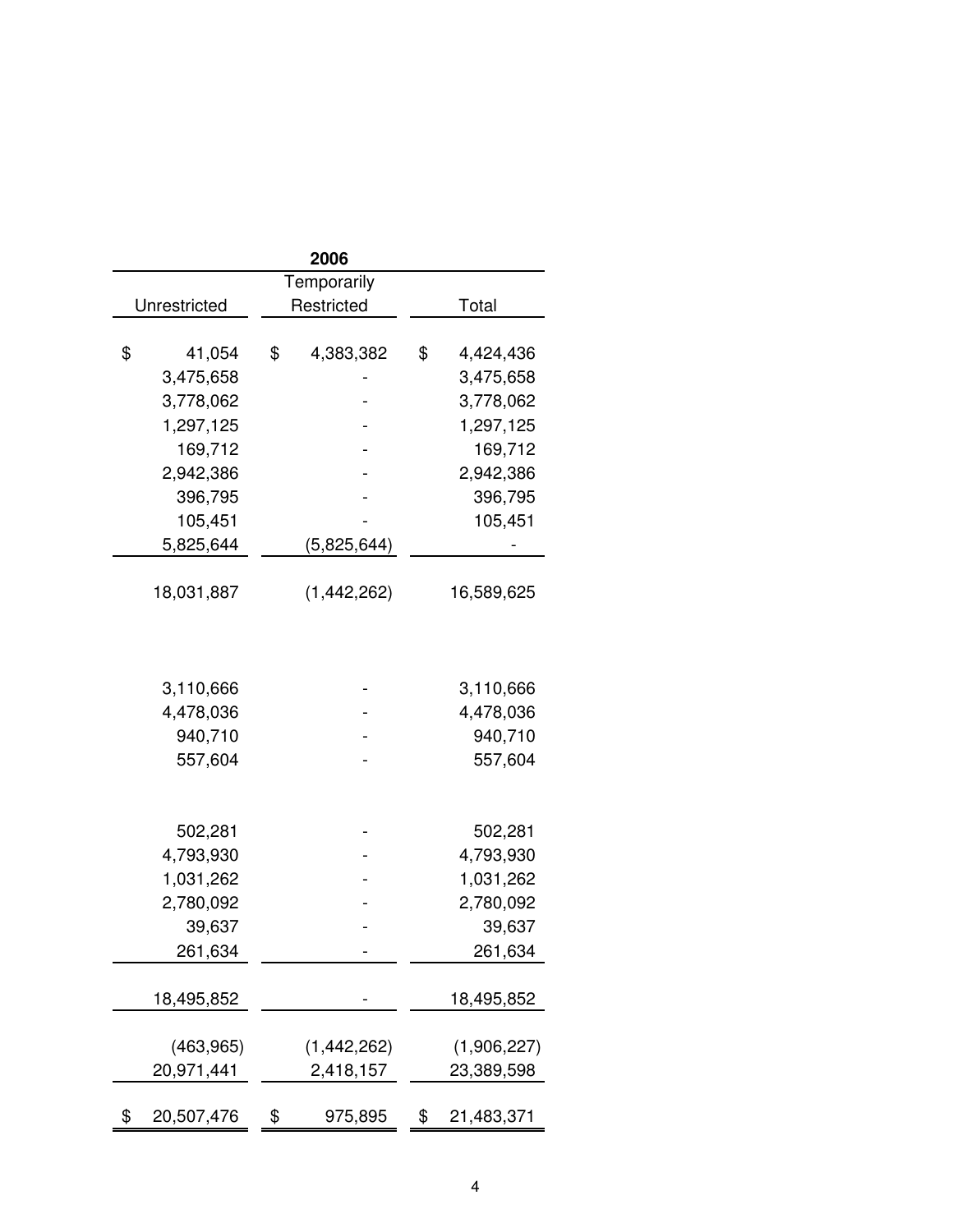## **STATEMENTS OF CASH FLOWS CENTRAL OFFICE OF THE DIOCESE OF FORT WORTH FOR THE YEARS ENDED JUNE 30, 2007 AND 2006**

| <b>CASH FLOWS FROM OPERATING ACTIVITIES</b><br>\$<br>799,418<br>\$<br>(1,906,227)<br>Change in net assets<br>Adjustments to reconcile change in net assets<br>to net cash provided by operating activities:<br>Net realized and unrealized (gains) losses in market value<br>(1,356,949)<br>(169, 712)<br>264,966<br>261,634<br>Depreciation<br>Interest rate swap<br>32,653<br>(396, 795)<br>251,211<br>1,376,915<br>Grants for property held for investments<br>Increase in accounts receivable<br>(101, 023)<br>(93, 557)<br>Increase in accounts receivable - affiliate<br>(5,582)<br>(3,882)<br>26,768<br>229,981<br>Decrease in accrued interest receivable<br>16,143<br>Decrease (Increase) in other assets<br>(16, 075)<br>1,210,415<br>Increase in accounts payable<br>570,908<br>553,052<br>Increase (Decrease) in accrued expenses<br>(204, 740)<br>Increase (Decrease) in unearned service fee revenue<br>140,858<br>(140,001)<br>Increase (Decrease) in funds held for others<br>366,149<br>(151, 393)<br>768,562<br>Net cash provided by operating activities<br>786,573<br><b>CASH FLOWS FROM INVESTING ACTIVITIES</b><br>(350, 979)<br>Capital expenditures<br>(210, 999)<br>418,614<br>Proceeds from sale of property held for investment<br>Purchase of property held for investments<br>(1, 192, 972)<br>(513, 833)<br>Payments for loans receivable<br>7,059,232<br>7,623,806<br>Advances on loans receivable<br>(2,208,585)<br>(4,797,376)<br>469,274<br>Sale of investments, net<br>45,181<br>3,910,471<br>Net cash provided by investing activities<br>2,430,892<br><b>CASH FLOWS FROM FINANCING ACTIVITIES</b><br>Cash paid on deposits payable<br>(25, 713, 856)<br>(28, 596, 264)<br>Cash received for deposits payable<br>34,832,203<br>37,865,335<br>Borrowings on notes payable<br>73,507<br>189,000<br>(2,067,659)<br>Repayment of notes payable<br>(2, 193, 829)<br>Net cash provided by financing activities<br>7,390,412<br>6,998,025<br>11,677,058<br>10,607,877<br>Net change in cash and cash equivalents<br>CASH AND CASH EQUIVALENTS, beginning of year<br>13,628,949<br>3,021,072<br>CASH AND CASH EQUIVALENTS, end of year<br>\$<br>25,306,007<br>13,628,949<br>\$<br>Interest paid - deposits payable<br>\$<br>\$<br>2,078,210<br>1,733,327<br>Interest paid - notes payable<br>\$<br>\$<br>501,318<br>596,207 |  | 2007 | 2006 |
|---------------------------------------------------------------------------------------------------------------------------------------------------------------------------------------------------------------------------------------------------------------------------------------------------------------------------------------------------------------------------------------------------------------------------------------------------------------------------------------------------------------------------------------------------------------------------------------------------------------------------------------------------------------------------------------------------------------------------------------------------------------------------------------------------------------------------------------------------------------------------------------------------------------------------------------------------------------------------------------------------------------------------------------------------------------------------------------------------------------------------------------------------------------------------------------------------------------------------------------------------------------------------------------------------------------------------------------------------------------------------------------------------------------------------------------------------------------------------------------------------------------------------------------------------------------------------------------------------------------------------------------------------------------------------------------------------------------------------------------------------------------------------------------------------------------------------------------------------------------------------------------------------------------------------------------------------------------------------------------------------------------------------------------------------------------------------------------------------------------------------------------------------------------------------------------------------------------------------------------------------------------------------------------------------------------------------------------------------------|--|------|------|
|                                                                                                                                                                                                                                                                                                                                                                                                                                                                                                                                                                                                                                                                                                                                                                                                                                                                                                                                                                                                                                                                                                                                                                                                                                                                                                                                                                                                                                                                                                                                                                                                                                                                                                                                                                                                                                                                                                                                                                                                                                                                                                                                                                                                                                                                                                                                                         |  |      |      |
|                                                                                                                                                                                                                                                                                                                                                                                                                                                                                                                                                                                                                                                                                                                                                                                                                                                                                                                                                                                                                                                                                                                                                                                                                                                                                                                                                                                                                                                                                                                                                                                                                                                                                                                                                                                                                                                                                                                                                                                                                                                                                                                                                                                                                                                                                                                                                         |  |      |      |
|                                                                                                                                                                                                                                                                                                                                                                                                                                                                                                                                                                                                                                                                                                                                                                                                                                                                                                                                                                                                                                                                                                                                                                                                                                                                                                                                                                                                                                                                                                                                                                                                                                                                                                                                                                                                                                                                                                                                                                                                                                                                                                                                                                                                                                                                                                                                                         |  |      |      |
|                                                                                                                                                                                                                                                                                                                                                                                                                                                                                                                                                                                                                                                                                                                                                                                                                                                                                                                                                                                                                                                                                                                                                                                                                                                                                                                                                                                                                                                                                                                                                                                                                                                                                                                                                                                                                                                                                                                                                                                                                                                                                                                                                                                                                                                                                                                                                         |  |      |      |
|                                                                                                                                                                                                                                                                                                                                                                                                                                                                                                                                                                                                                                                                                                                                                                                                                                                                                                                                                                                                                                                                                                                                                                                                                                                                                                                                                                                                                                                                                                                                                                                                                                                                                                                                                                                                                                                                                                                                                                                                                                                                                                                                                                                                                                                                                                                                                         |  |      |      |
|                                                                                                                                                                                                                                                                                                                                                                                                                                                                                                                                                                                                                                                                                                                                                                                                                                                                                                                                                                                                                                                                                                                                                                                                                                                                                                                                                                                                                                                                                                                                                                                                                                                                                                                                                                                                                                                                                                                                                                                                                                                                                                                                                                                                                                                                                                                                                         |  |      |      |
|                                                                                                                                                                                                                                                                                                                                                                                                                                                                                                                                                                                                                                                                                                                                                                                                                                                                                                                                                                                                                                                                                                                                                                                                                                                                                                                                                                                                                                                                                                                                                                                                                                                                                                                                                                                                                                                                                                                                                                                                                                                                                                                                                                                                                                                                                                                                                         |  |      |      |
|                                                                                                                                                                                                                                                                                                                                                                                                                                                                                                                                                                                                                                                                                                                                                                                                                                                                                                                                                                                                                                                                                                                                                                                                                                                                                                                                                                                                                                                                                                                                                                                                                                                                                                                                                                                                                                                                                                                                                                                                                                                                                                                                                                                                                                                                                                                                                         |  |      |      |
|                                                                                                                                                                                                                                                                                                                                                                                                                                                                                                                                                                                                                                                                                                                                                                                                                                                                                                                                                                                                                                                                                                                                                                                                                                                                                                                                                                                                                                                                                                                                                                                                                                                                                                                                                                                                                                                                                                                                                                                                                                                                                                                                                                                                                                                                                                                                                         |  |      |      |
|                                                                                                                                                                                                                                                                                                                                                                                                                                                                                                                                                                                                                                                                                                                                                                                                                                                                                                                                                                                                                                                                                                                                                                                                                                                                                                                                                                                                                                                                                                                                                                                                                                                                                                                                                                                                                                                                                                                                                                                                                                                                                                                                                                                                                                                                                                                                                         |  |      |      |
|                                                                                                                                                                                                                                                                                                                                                                                                                                                                                                                                                                                                                                                                                                                                                                                                                                                                                                                                                                                                                                                                                                                                                                                                                                                                                                                                                                                                                                                                                                                                                                                                                                                                                                                                                                                                                                                                                                                                                                                                                                                                                                                                                                                                                                                                                                                                                         |  |      |      |
|                                                                                                                                                                                                                                                                                                                                                                                                                                                                                                                                                                                                                                                                                                                                                                                                                                                                                                                                                                                                                                                                                                                                                                                                                                                                                                                                                                                                                                                                                                                                                                                                                                                                                                                                                                                                                                                                                                                                                                                                                                                                                                                                                                                                                                                                                                                                                         |  |      |      |
|                                                                                                                                                                                                                                                                                                                                                                                                                                                                                                                                                                                                                                                                                                                                                                                                                                                                                                                                                                                                                                                                                                                                                                                                                                                                                                                                                                                                                                                                                                                                                                                                                                                                                                                                                                                                                                                                                                                                                                                                                                                                                                                                                                                                                                                                                                                                                         |  |      |      |
|                                                                                                                                                                                                                                                                                                                                                                                                                                                                                                                                                                                                                                                                                                                                                                                                                                                                                                                                                                                                                                                                                                                                                                                                                                                                                                                                                                                                                                                                                                                                                                                                                                                                                                                                                                                                                                                                                                                                                                                                                                                                                                                                                                                                                                                                                                                                                         |  |      |      |
|                                                                                                                                                                                                                                                                                                                                                                                                                                                                                                                                                                                                                                                                                                                                                                                                                                                                                                                                                                                                                                                                                                                                                                                                                                                                                                                                                                                                                                                                                                                                                                                                                                                                                                                                                                                                                                                                                                                                                                                                                                                                                                                                                                                                                                                                                                                                                         |  |      |      |
|                                                                                                                                                                                                                                                                                                                                                                                                                                                                                                                                                                                                                                                                                                                                                                                                                                                                                                                                                                                                                                                                                                                                                                                                                                                                                                                                                                                                                                                                                                                                                                                                                                                                                                                                                                                                                                                                                                                                                                                                                                                                                                                                                                                                                                                                                                                                                         |  |      |      |
|                                                                                                                                                                                                                                                                                                                                                                                                                                                                                                                                                                                                                                                                                                                                                                                                                                                                                                                                                                                                                                                                                                                                                                                                                                                                                                                                                                                                                                                                                                                                                                                                                                                                                                                                                                                                                                                                                                                                                                                                                                                                                                                                                                                                                                                                                                                                                         |  |      |      |
|                                                                                                                                                                                                                                                                                                                                                                                                                                                                                                                                                                                                                                                                                                                                                                                                                                                                                                                                                                                                                                                                                                                                                                                                                                                                                                                                                                                                                                                                                                                                                                                                                                                                                                                                                                                                                                                                                                                                                                                                                                                                                                                                                                                                                                                                                                                                                         |  |      |      |
|                                                                                                                                                                                                                                                                                                                                                                                                                                                                                                                                                                                                                                                                                                                                                                                                                                                                                                                                                                                                                                                                                                                                                                                                                                                                                                                                                                                                                                                                                                                                                                                                                                                                                                                                                                                                                                                                                                                                                                                                                                                                                                                                                                                                                                                                                                                                                         |  |      |      |
|                                                                                                                                                                                                                                                                                                                                                                                                                                                                                                                                                                                                                                                                                                                                                                                                                                                                                                                                                                                                                                                                                                                                                                                                                                                                                                                                                                                                                                                                                                                                                                                                                                                                                                                                                                                                                                                                                                                                                                                                                                                                                                                                                                                                                                                                                                                                                         |  |      |      |
|                                                                                                                                                                                                                                                                                                                                                                                                                                                                                                                                                                                                                                                                                                                                                                                                                                                                                                                                                                                                                                                                                                                                                                                                                                                                                                                                                                                                                                                                                                                                                                                                                                                                                                                                                                                                                                                                                                                                                                                                                                                                                                                                                                                                                                                                                                                                                         |  |      |      |
|                                                                                                                                                                                                                                                                                                                                                                                                                                                                                                                                                                                                                                                                                                                                                                                                                                                                                                                                                                                                                                                                                                                                                                                                                                                                                                                                                                                                                                                                                                                                                                                                                                                                                                                                                                                                                                                                                                                                                                                                                                                                                                                                                                                                                                                                                                                                                         |  |      |      |
|                                                                                                                                                                                                                                                                                                                                                                                                                                                                                                                                                                                                                                                                                                                                                                                                                                                                                                                                                                                                                                                                                                                                                                                                                                                                                                                                                                                                                                                                                                                                                                                                                                                                                                                                                                                                                                                                                                                                                                                                                                                                                                                                                                                                                                                                                                                                                         |  |      |      |
|                                                                                                                                                                                                                                                                                                                                                                                                                                                                                                                                                                                                                                                                                                                                                                                                                                                                                                                                                                                                                                                                                                                                                                                                                                                                                                                                                                                                                                                                                                                                                                                                                                                                                                                                                                                                                                                                                                                                                                                                                                                                                                                                                                                                                                                                                                                                                         |  |      |      |
|                                                                                                                                                                                                                                                                                                                                                                                                                                                                                                                                                                                                                                                                                                                                                                                                                                                                                                                                                                                                                                                                                                                                                                                                                                                                                                                                                                                                                                                                                                                                                                                                                                                                                                                                                                                                                                                                                                                                                                                                                                                                                                                                                                                                                                                                                                                                                         |  |      |      |
|                                                                                                                                                                                                                                                                                                                                                                                                                                                                                                                                                                                                                                                                                                                                                                                                                                                                                                                                                                                                                                                                                                                                                                                                                                                                                                                                                                                                                                                                                                                                                                                                                                                                                                                                                                                                                                                                                                                                                                                                                                                                                                                                                                                                                                                                                                                                                         |  |      |      |
|                                                                                                                                                                                                                                                                                                                                                                                                                                                                                                                                                                                                                                                                                                                                                                                                                                                                                                                                                                                                                                                                                                                                                                                                                                                                                                                                                                                                                                                                                                                                                                                                                                                                                                                                                                                                                                                                                                                                                                                                                                                                                                                                                                                                                                                                                                                                                         |  |      |      |
|                                                                                                                                                                                                                                                                                                                                                                                                                                                                                                                                                                                                                                                                                                                                                                                                                                                                                                                                                                                                                                                                                                                                                                                                                                                                                                                                                                                                                                                                                                                                                                                                                                                                                                                                                                                                                                                                                                                                                                                                                                                                                                                                                                                                                                                                                                                                                         |  |      |      |
|                                                                                                                                                                                                                                                                                                                                                                                                                                                                                                                                                                                                                                                                                                                                                                                                                                                                                                                                                                                                                                                                                                                                                                                                                                                                                                                                                                                                                                                                                                                                                                                                                                                                                                                                                                                                                                                                                                                                                                                                                                                                                                                                                                                                                                                                                                                                                         |  |      |      |
|                                                                                                                                                                                                                                                                                                                                                                                                                                                                                                                                                                                                                                                                                                                                                                                                                                                                                                                                                                                                                                                                                                                                                                                                                                                                                                                                                                                                                                                                                                                                                                                                                                                                                                                                                                                                                                                                                                                                                                                                                                                                                                                                                                                                                                                                                                                                                         |  |      |      |
|                                                                                                                                                                                                                                                                                                                                                                                                                                                                                                                                                                                                                                                                                                                                                                                                                                                                                                                                                                                                                                                                                                                                                                                                                                                                                                                                                                                                                                                                                                                                                                                                                                                                                                                                                                                                                                                                                                                                                                                                                                                                                                                                                                                                                                                                                                                                                         |  |      |      |
|                                                                                                                                                                                                                                                                                                                                                                                                                                                                                                                                                                                                                                                                                                                                                                                                                                                                                                                                                                                                                                                                                                                                                                                                                                                                                                                                                                                                                                                                                                                                                                                                                                                                                                                                                                                                                                                                                                                                                                                                                                                                                                                                                                                                                                                                                                                                                         |  |      |      |
|                                                                                                                                                                                                                                                                                                                                                                                                                                                                                                                                                                                                                                                                                                                                                                                                                                                                                                                                                                                                                                                                                                                                                                                                                                                                                                                                                                                                                                                                                                                                                                                                                                                                                                                                                                                                                                                                                                                                                                                                                                                                                                                                                                                                                                                                                                                                                         |  |      |      |
|                                                                                                                                                                                                                                                                                                                                                                                                                                                                                                                                                                                                                                                                                                                                                                                                                                                                                                                                                                                                                                                                                                                                                                                                                                                                                                                                                                                                                                                                                                                                                                                                                                                                                                                                                                                                                                                                                                                                                                                                                                                                                                                                                                                                                                                                                                                                                         |  |      |      |
|                                                                                                                                                                                                                                                                                                                                                                                                                                                                                                                                                                                                                                                                                                                                                                                                                                                                                                                                                                                                                                                                                                                                                                                                                                                                                                                                                                                                                                                                                                                                                                                                                                                                                                                                                                                                                                                                                                                                                                                                                                                                                                                                                                                                                                                                                                                                                         |  |      |      |
|                                                                                                                                                                                                                                                                                                                                                                                                                                                                                                                                                                                                                                                                                                                                                                                                                                                                                                                                                                                                                                                                                                                                                                                                                                                                                                                                                                                                                                                                                                                                                                                                                                                                                                                                                                                                                                                                                                                                                                                                                                                                                                                                                                                                                                                                                                                                                         |  |      |      |
|                                                                                                                                                                                                                                                                                                                                                                                                                                                                                                                                                                                                                                                                                                                                                                                                                                                                                                                                                                                                                                                                                                                                                                                                                                                                                                                                                                                                                                                                                                                                                                                                                                                                                                                                                                                                                                                                                                                                                                                                                                                                                                                                                                                                                                                                                                                                                         |  |      |      |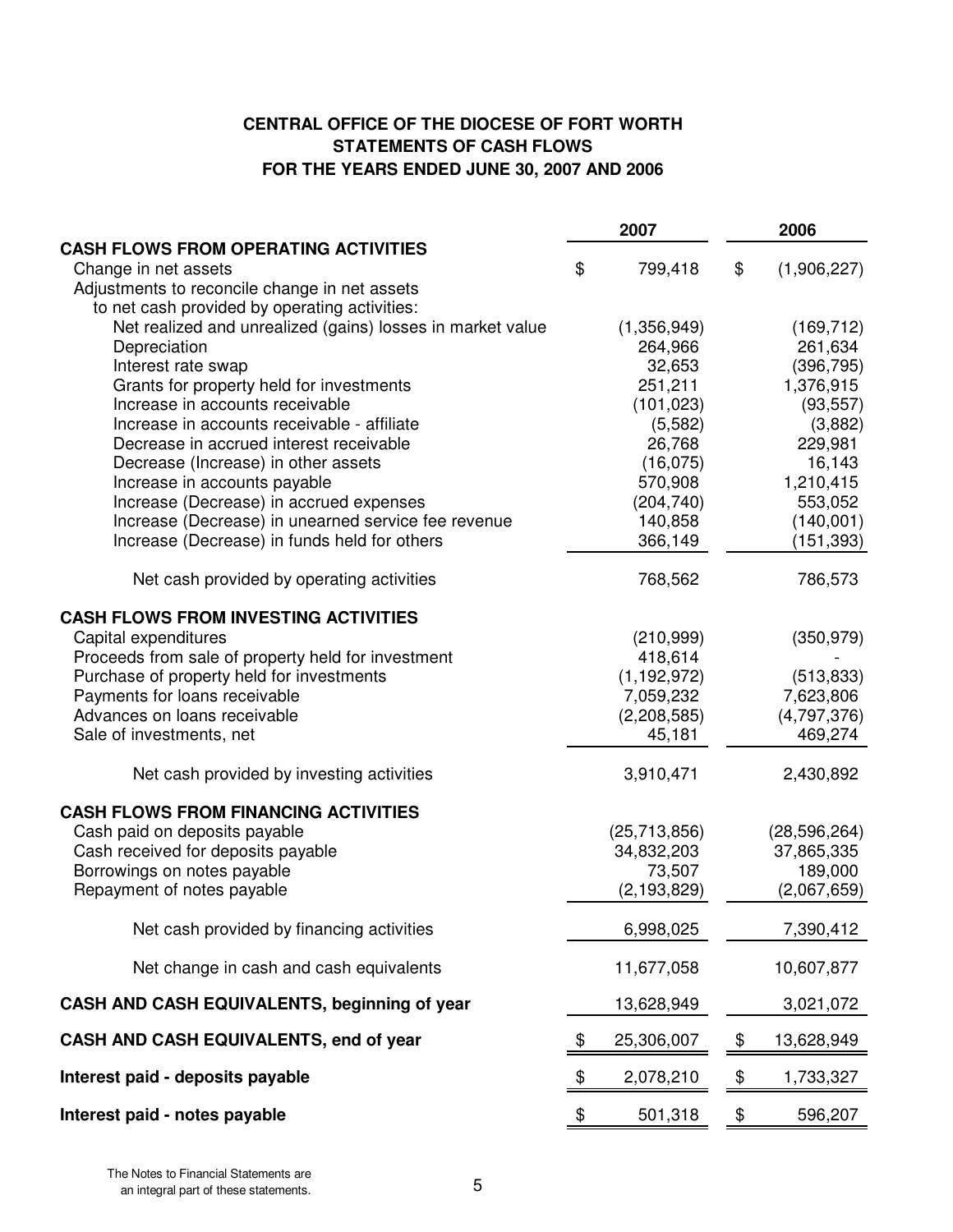#### **NOTE 1. SIGNIFICANT ACCOUNTING POLICIES**

#### **Organization**

The Central Office of the Diocese of Fort Worth (the Central Office) provides certain administrative functions for the Diocese of Fort Worth (the Diocese). Included in these financial statements are the assets, liabilities, net assets and financial activities of certain program offices and departments of the Diocese that are fiscally responsible to the Bishop and referred to herein as the Central Office. The accompanying financial statements exclude the assets, liabilities, net assets and financial activities of the individual parishes, schools, Catholic Foundation of North Texas (the Foundation), and various Diocesan employee benefit plans that operate within the Diocese. Each of these affiliated entities, although ultimately responsible to the Bishop, is an operating entity distinct from the Central Office, maintains separate financial records, and carries on its own services and programs. In addition, various religious orders, lay societies, and religious organizations that operate within the Diocese, which are not fiscally responsible to the Bishop, have been excluded from the accompanying financial statements.

#### **Description of Programs**

The programs and administrative and support services of the Central Office are comprised of:

Education and Formation - Education continues to flourish in the parishes, schools and education centers in all corners of the Diocese. Supporting these programs are the various education and formation departments of the Central Office. They include: Adult Formation; Catholic Schools Office; Children, Youth and Young Adult Ministries; Seminarian Training; Deacon Formation; Vocations; Continuing Education for Clergy; Lay Ministry Training; and many others.

Grants - The Central Office assists parishes, schools and other ministries through capital and operating grants. The recipients are inner city or rural parishes or schools as well as Catholic Charities, school children needing tuition assistance, ministers furthering their education, social outreach programs and many others inside and outside of the Diocese.

Pastoral Services - Care of the whole family and each of its members continues to be a focus of the programs of the Central Office. These include: activities pertaining to Family Life; Chaplaincies for the Sick and Imprisoned; Care of Elderly and Infirm Priests; Peace and Justice outreach; and others.

Communication - The vehicles used to communicate with the people of the Diocese are newspaper, and an Internet web page. The North Texas Catholic bi-weekly newspaper continues to be the vital link to keep Catholics throughout the Diocese informed.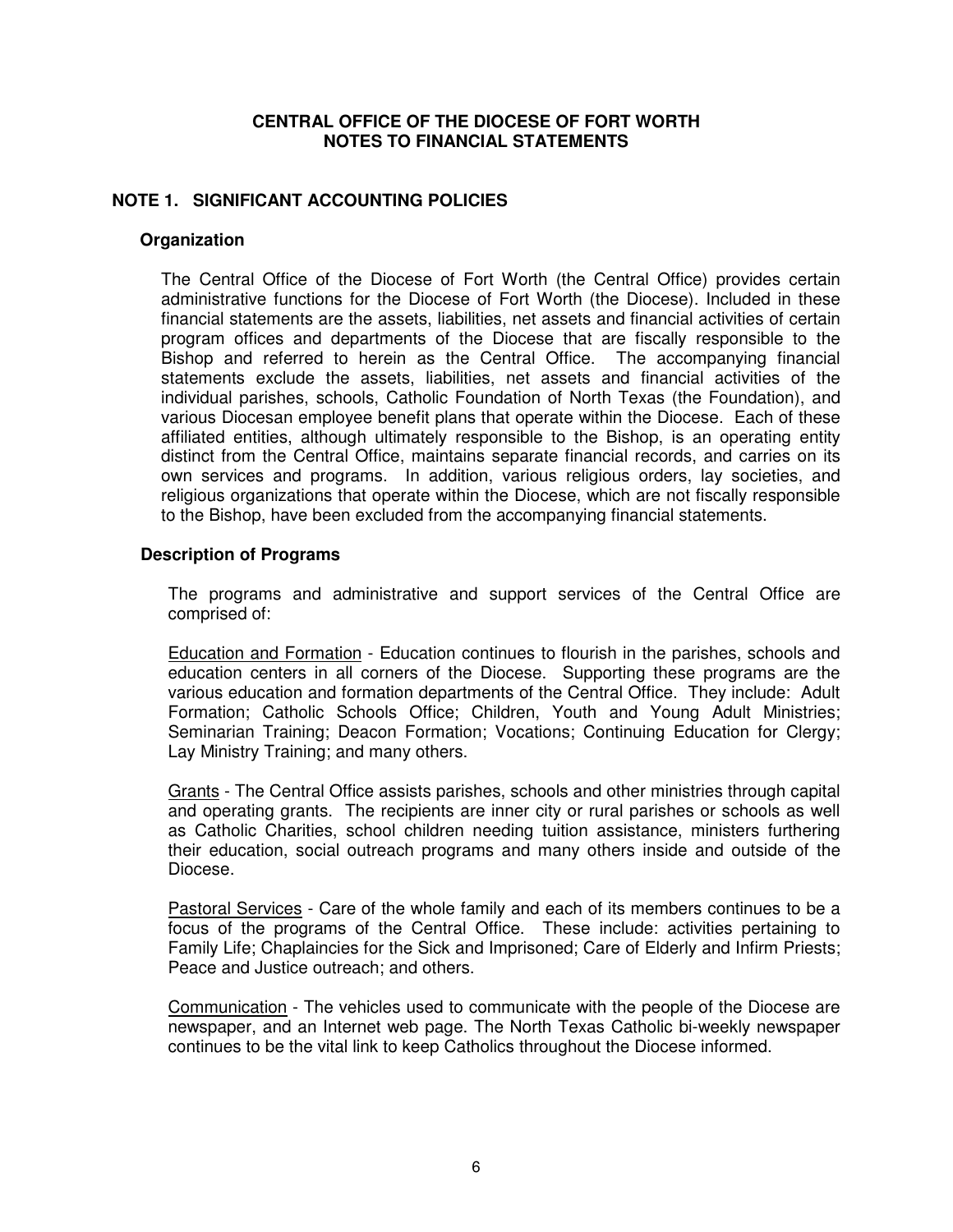#### **NOTE 1. SIGNIFICANT ACCOUNTING POLICIES – CONTINUED**

#### **Description of Programs – Continued**

Administrative Support Services - The effectiveness of the ministries that are supported through the Central Office are dependent on the proper stewardship of the gifts of the thousands of Catholics throughout the Diocese. Administrative support of the Central Office and the parishes, schools and agencies is a very important part of the life of the Central Office. The support provided through departments such as Human Resources, Stewardship and Development, Planning, Fiscal Management, Tribunal, insurance programs, employee benefits, and many others are enabling the ministries and programs that touch and change the lives of Catholics throughout the Diocese.

#### **Investments**

Investments in marketable securities with readily determinable fair values and all investments in debt securities are measured at fair values in the Statement of Financial Position. Investment income or loss (including gains and losses on investments, interest and dividends) is included in the Statement of Activities as increases or decreases in unrestricted net assets unless the income or loss is restricted by the donor or law.

The Central Office invests in an investment pool that uses the market value unit method of accounting for investment transactions. Under this method, each fund is assigned a number of units based on the relationship of the market value of all investments at the time of entry into the pool. The pooled assets are revalued quarterly and new unit values are calculated. The unit value is used to determine the number of units to be allocated to new funds entering the pool, the allocation of recurring income, gains and losses, or to calculate the equity of funds withdrawing from the pool.

Property held for future parish/school use is recorded at cost and consists of property purchased by the Central Office that will be used by parishes and schools within the Diocese in the future. This property is typically purchased at cost from the Central Office by the parish or school. During 2007 and 2006, property with a cost of approximately \$251,000 and \$1,377,000, respectively, was sold to related parishes and schools, typically by making a loan or grant to the entity.

#### **Property and Equipment**

Property and equipment are stated at cost for purchased assets and fair market value (at date of contribution) for contributed assets. Major expenditures for property and those which substantially increase the useful lives of assets are capitalized. Maintenance, repairs, and minor renewals are expensed as incurred. When assets are retired or otherwise disposed of, their cost and related accumulated depreciation are removed from the accounts. Resulting gains or losses are included in the Statement of Financial Activities. The Central Office provides for depreciation of property and equipment using the straight-line method over estimated useful lives of the assets, ranging from 3 to 40 years.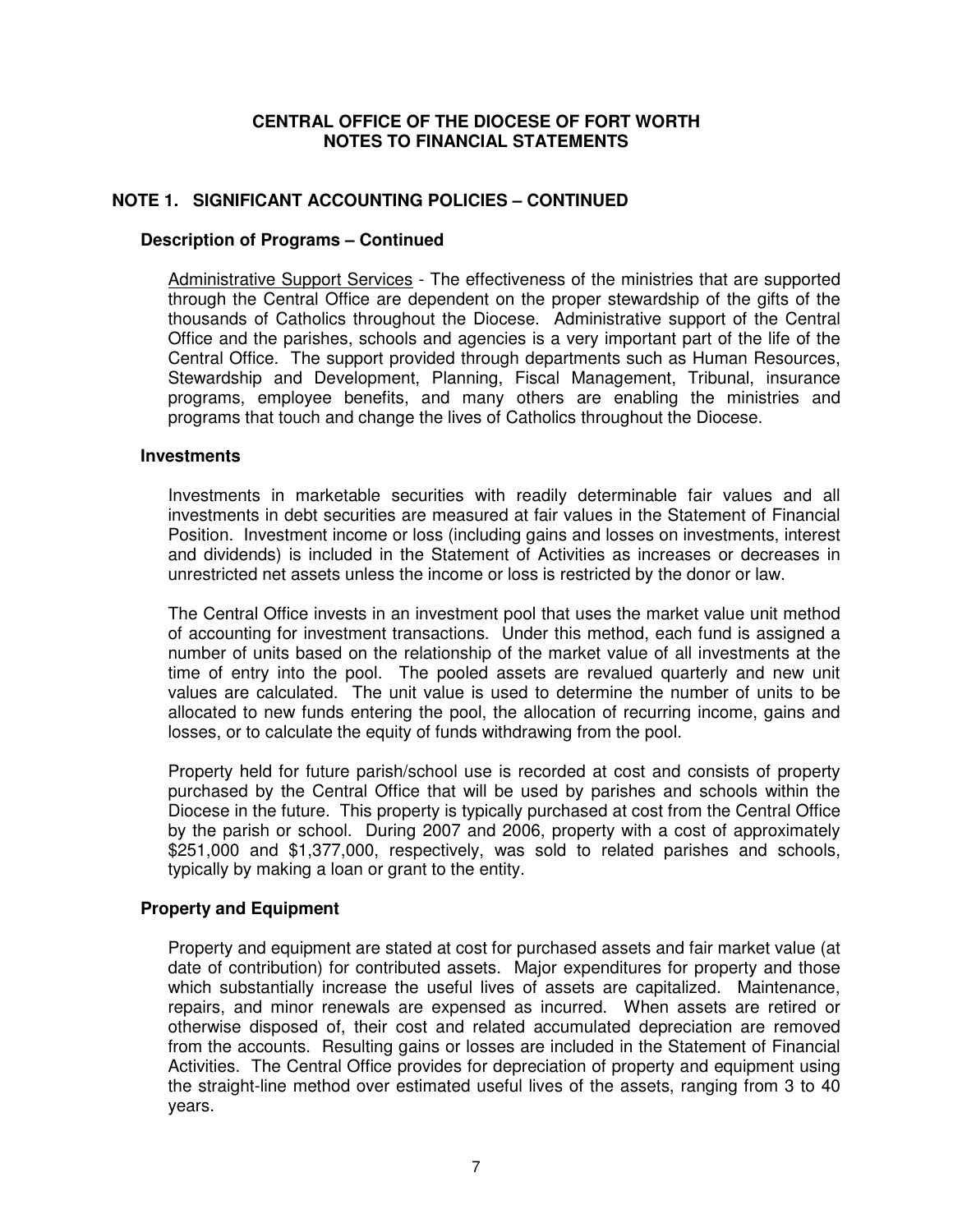#### **NOTE 1. SIGNIFICANT ACCOUNTING POLICIES – CONTINUED**

#### **Cash and Cash Equivalents**

For the purpose of presentation in the Statement of Cash Flows, cash and cash equivalents are defined as cash on hand and on deposit in banks. Cash equivalents are short-term, highly liquid investments that are readily convertible to cash and have original maturities when acquired of three months or less. In addition, non cash financing and investing activities from 2007 and 2006 include the transfer of approximately \$251,000 and \$1,377,000, respectively, in property held for future use to related parishes and schools.

#### **Contributions**

Contributions are recognized when unconditional commitments are received and recorded as unrestricted, temporarily restricted or permanently restricted support, depending on the existence and nature of any donor restrictions.

When a donor restriction expires, (when a stipulated time restriction ends or purpose restriction is accomplished), temporarily restricted net assets are reclassified to unrestricted net assets and reported in the Statement of Activities as net assets released from restrictions.

Donations of property, materials and services are recorded at fair value for donations having a measurable and objective basis for valuation. The Central Office recognizes contributed services received that require specialized skills, or that would enhance nonfinancial assets which would have been purchased, if not acquired through donation. The Central Office does not recognize revenue or expense associated with services contributed by religious personnel or volunteers since no objective basis is available to measure the value of such services. Several volunteers have donated significant amounts of time in the Central Office's programs and supporting services.

#### **Income Taxes**

The activities of the Central Office are exempt from Federal income taxes under provisions of Section 501(c)(3) of the Internal Revenue Code, and the Central Office is not considered a private foundation. Accordingly, no provision for Federal income taxes has been made in the accompanying financial statements.

#### **Use of Estimates**

The preparation of financial statements in conformity with accounting principles generally accepted in the United States of America requires management to make estimates and assumptions that affect the reported amounts of assets and liabilities and disclosure of contingent assets and liabilities at the date of the financial statements, and the reported amounts of revenues and expense during the reporting period. Actual results could differ from those estimates.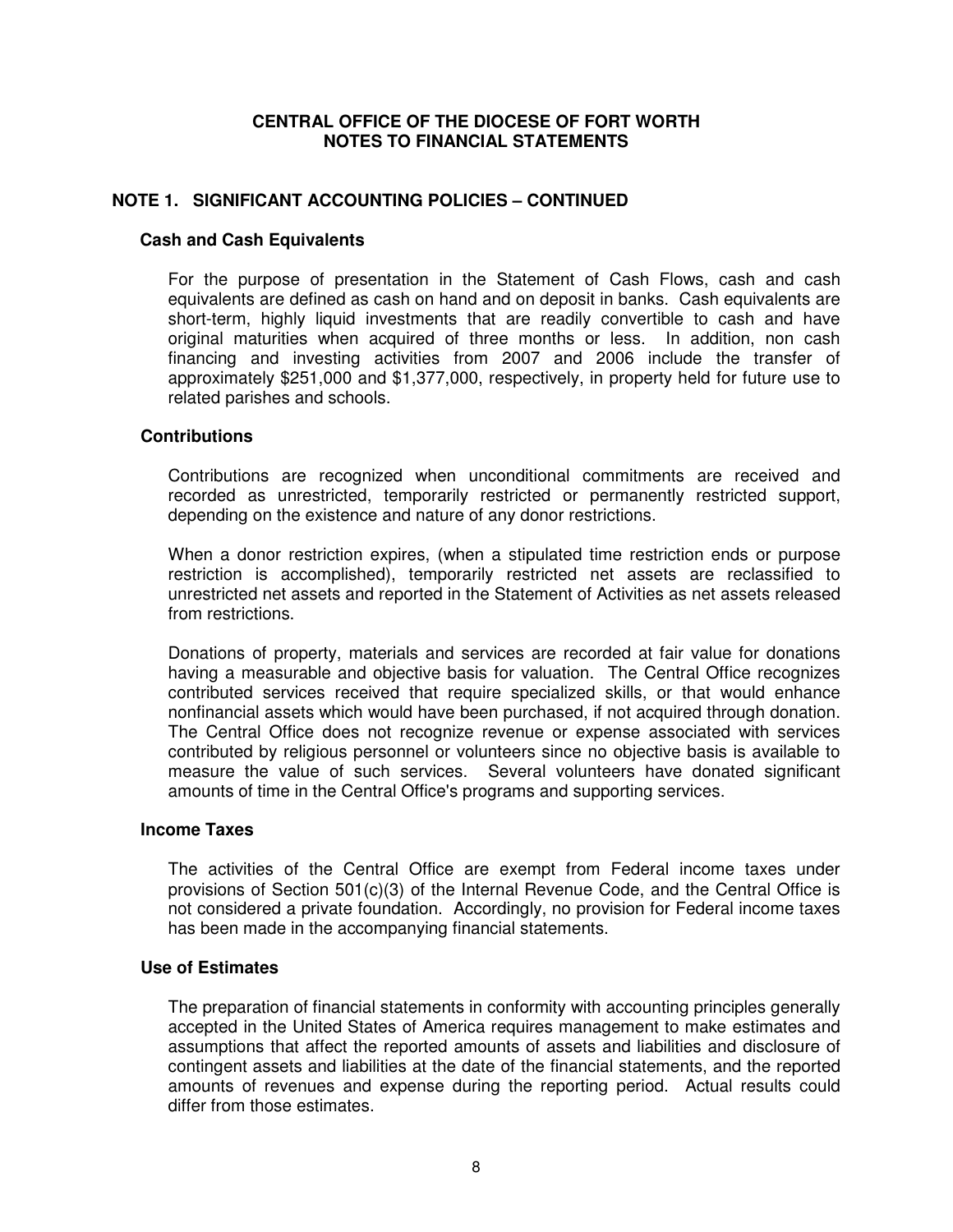#### **NOTE 1. SIGNIFICANT ACCOUNTING POLICIES – CONTINUED**

#### **Concentration of Credit and Market Risk**

Concentration of credit and market risk for the Central Office consists primarily of cash and money market funds, loans receivable and investments. The Central Office maintains its cash and money market accounts with quality financial institutions; however, for the years ended June 30, 2007 and June 30, 2006, the Central Office's deposits with financial institutions exceeded the limits insured by the FDIC. The Central Office has not experienced any losses on its deposits and believes that it is not exposed to any significant credit risk on cash. The Central Office's investments are not considered to represent significant concentrations of market risk because the portfolio is reasonably diversified among issuers. The loans receivable of the Central Office are primarily due from parishes and schools within the Diocese, and management of the Central Office closely monitors their financial position.

#### **Valuation of Accounts and Loans Receivable**

Accounts and loans receivable are due almost exclusively from affiliates of the Central Office. The Central Office does not extend credit unless management is reasonably certain the related amount will be repaid, and management periodically evaluates the related receivables and only records a reserve for uncollectability if ultimate collection appears doubtful. Account write-offs are posted against the allowance for doubtful accounts, and an expense is recorded only when the allowance is not sufficient to absorb a related write-off.

### **NOTE 2. ACCOUNTS RECEIVABLE**

Accounts receivable for parishes and affiliates relates to amounts that the Central Office has paid on behalf of the related entities, or has billed them for various services provided on their behalf. The amounts are due primarily from parishes and schools within the Diocese.

The balance of accounts receivable - parishes and affiliates consists of the following at June 30:

|                                                             |     | 2007              | 2006                |
|-------------------------------------------------------------|-----|-------------------|---------------------|
| Accounts receivable<br>Less allowance for doubtful accounts | \$. | 838.221<br>11.794 | \$737,198<br>11.794 |
| Net receivable balance                                      |     | 826.427           | \$725,404           |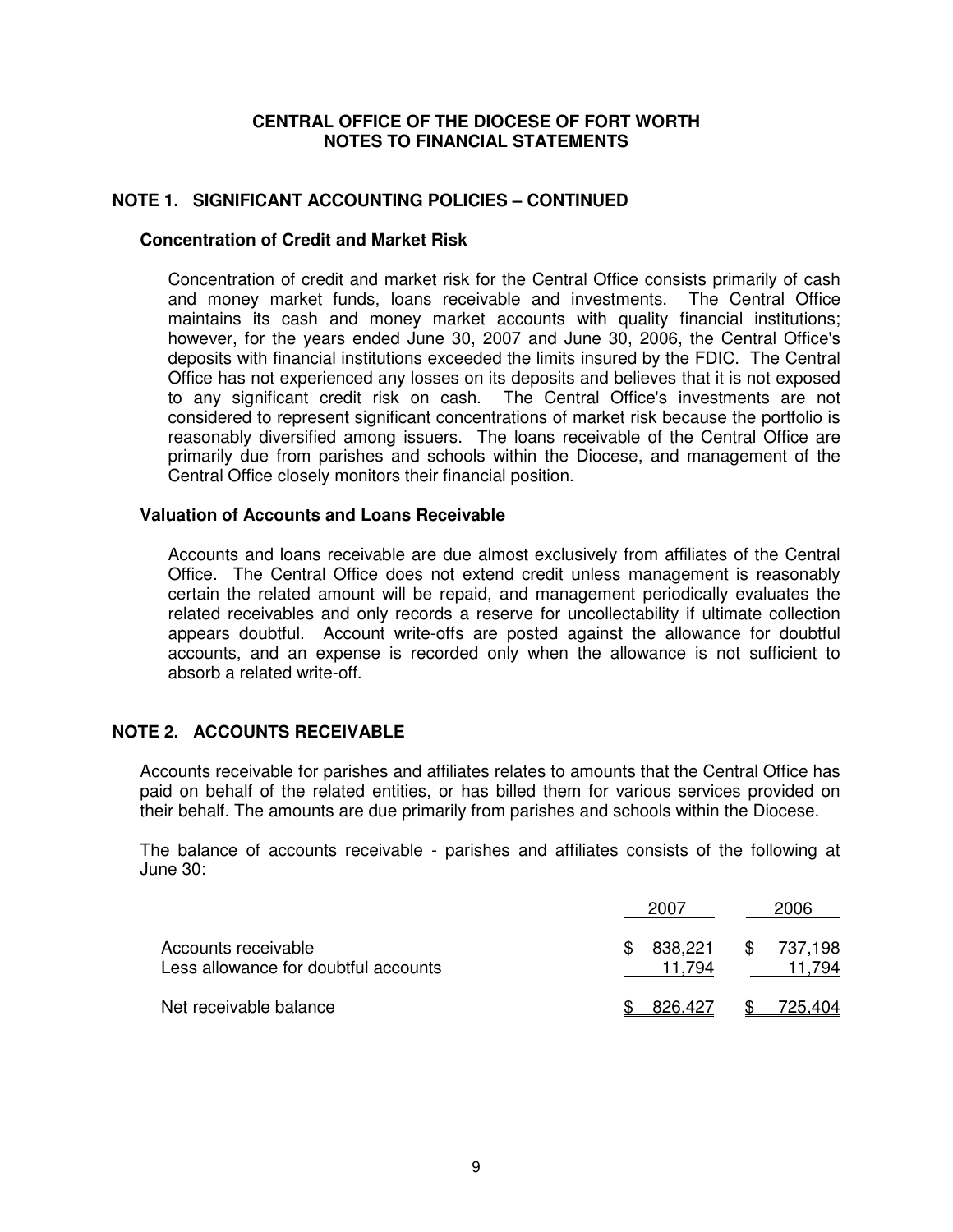#### **NOTE 3. INVESTMENTS**

Investments in marketable securities are carried at market value and are comprised of the following at June 30: 2007

|                              |                    | 2007            |                     |
|------------------------------|--------------------|-----------------|---------------------|
|                              | Cost               | Market<br>Value | Carrying<br>Value   |
| Pooled investments:          |                    |                 |                     |
| Short-term investment funds  | \$<br>708,546 \$   | 708,546         | \$<br>708,546       |
| Corporate bonds              | 199,846            | 200,292         | 200,292             |
| Mutual funds                 | 1,809,914          | 1,960,463       | 1,960,463           |
| Equity securities            | 5,023,840          | 7,378,968       | 7,378,968           |
| Other                        | 453,144            | 453,144         | 453,144             |
|                              | \$8,195,290        | \$10,701,413    | <u>\$10,701,413</u> |
|                              |                    | 2006            |                     |
|                              |                    | Market          | Carrying            |
|                              | Cost               | Value           | Value               |
| Pooled investments:          |                    |                 |                     |
| Short-term investment funds  | \$<br>734,072      | \$<br>734,072   | \$<br>734,072       |
| U. S. Government obligations | 115,647            | 115,378         | 115,378             |
| Corporate bonds              | 429,867            | 429,902         | 429,902             |
| Mutual funds                 | 2,003,561          | 2,106,085       | 2,106,085           |
| <b>Equity securities</b>     | 4,362,575          | 5,618,060       | 5,618,060           |
| Other                        | 386,148            | 386,148         | 386,148             |
|                              | <u>\$8.031.870</u> | \$9.389,645     | \$9.389,645         |

Net investment gains (losses) are summarized as follows:

|                                                                                             | 2007                                | 2006                                |
|---------------------------------------------------------------------------------------------|-------------------------------------|-------------------------------------|
| Net realized gains<br>Net unrealized gains (losses)                                         | 217,836<br>\$<br>1,139,113          | 516,379<br>\$<br>(346,667)          |
| Total net gains                                                                             | <u>1,356,949</u>                    | 69,712                              |
| Net investment income is summarized as follows:                                             | 2007                                | 2006                                |
| Pooled investment income, net<br>Interest on deposits<br>Other interest and dividend income | \$<br>562,026<br>603,605<br>573,129 | 562,851<br>\$<br>246,956<br>487,318 |
| Total                                                                                       | 738,760                             | 297.                                |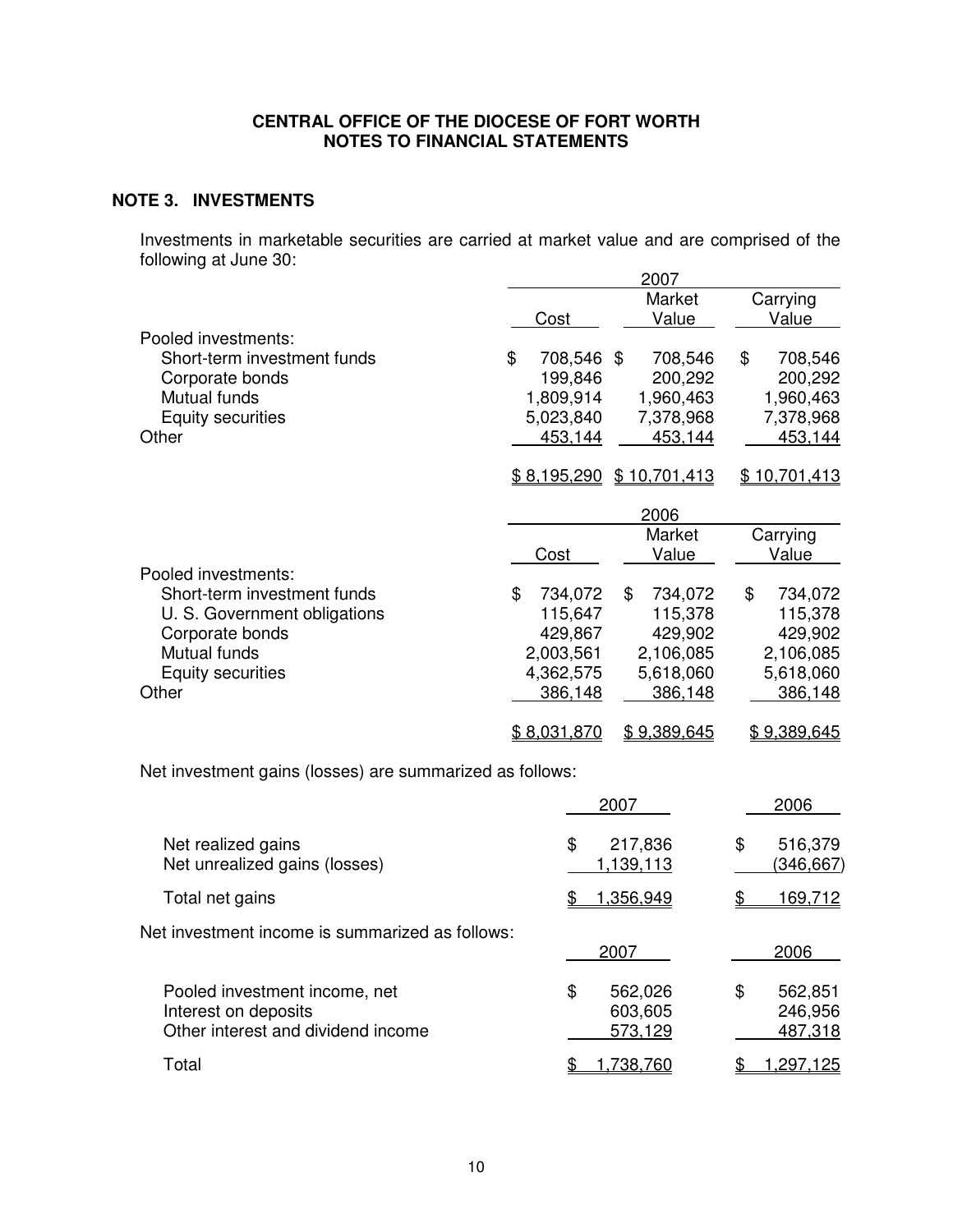#### **NOTE 4. LOANS RECEIVABLE**

The Central Office provides loans to parishes, schools and other entities within the Diocese for capital projects and various operating purposes. These loans generally have an interest rate of 7% at June 30, 2007 and 2006, and are due primarily in monthly installments. Interest income is recognized monthly based on the outstanding loan balance. Certain loans relating to real estate acquisitions by new parishes are allowed a five year exemption from interest and principal after dedication of the first building on the property.

The composition of loans receivable at June 30:

|                                                                           | 2007                                  | 2006                                  |
|---------------------------------------------------------------------------|---------------------------------------|---------------------------------------|
| Loans to parishes<br>Loans to schools<br>Loans to other Diocesan entities | \$15,931,904<br>19,460,298<br>251,503 | \$19,658,514<br>20,583,851<br>251,987 |
|                                                                           | \$35,643,705                          | \$40,494,352                          |

At June 30, 2007 and 2006, management of the Central Office believes all loans are fully collectible based on past experience and review of individual accounts. Accordingly, there is no allowance for potential losses recorded in the accompanying financial statements.

#### **NOTE 5. PROPERTY AND EQUIPMENT**

The composition of property and equipment at June 30:

|                                                                 | 2007                                     | 2006                                |
|-----------------------------------------------------------------|------------------------------------------|-------------------------------------|
| Land<br><b>Buildings</b><br>Equipment, furnishings and vehicles | 1,299,826<br>S<br>4,169,416<br>1,369,904 | 1,299,826<br>3,983,086<br>1,329,697 |
| Less: accumulated depreciation                                  | 6,839,146<br>2,974,002                   | 6,612,609<br>2,722,362              |
|                                                                 | 3,865,144                                | 3,890,247                           |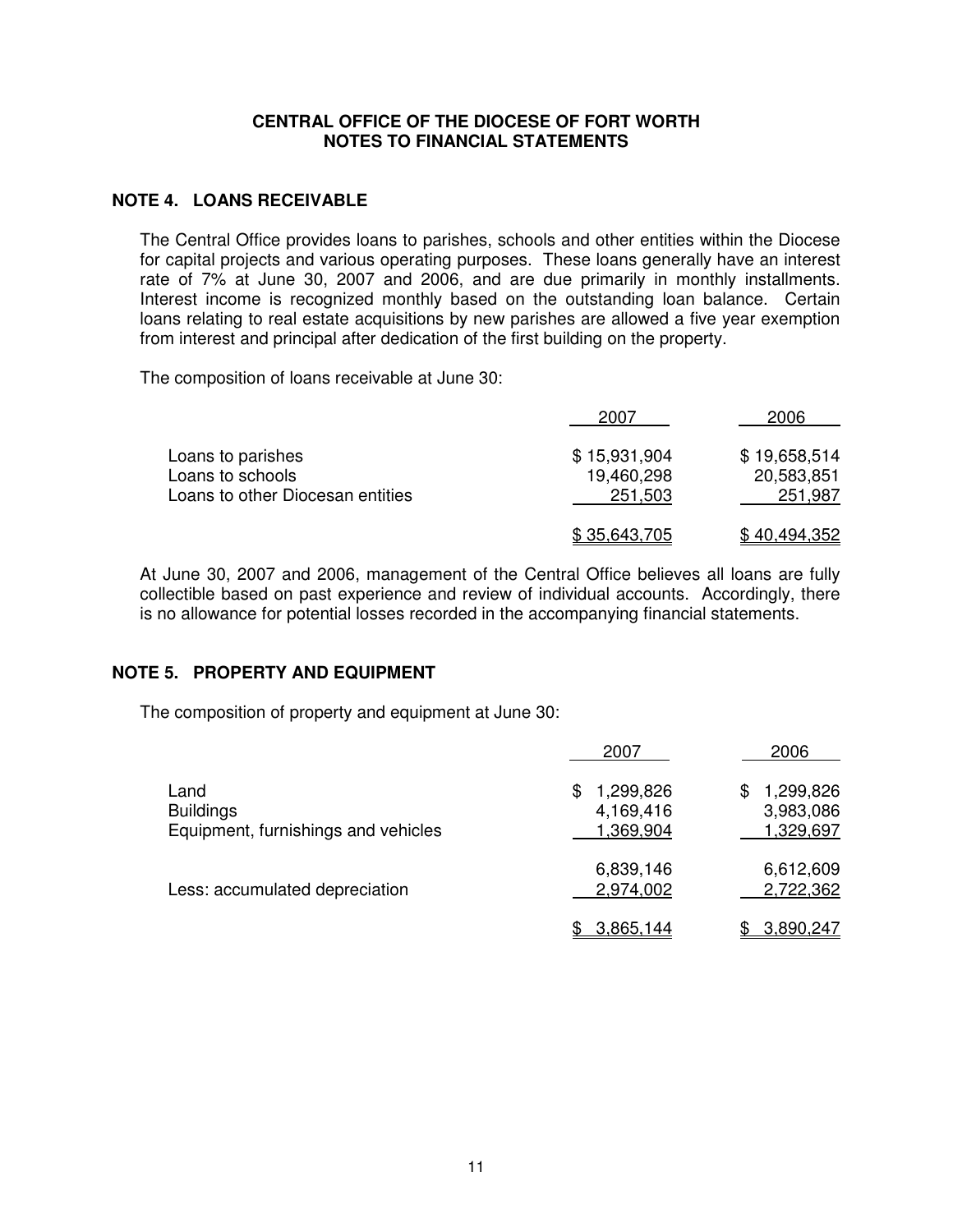#### **NOTE 6. DEPOSITS PAYABLE**

The Central Office receives deposits from parishes, schools and other entities within the Diocese; interest accrues on these deposits at a rate of 5.0% at June 30, 2007 and 2006, and the amounts are due on demand. The composition of deposits payable at June 30, is as follows:

|                                                                                                   | 2007                                  | 2006                                  |
|---------------------------------------------------------------------------------------------------|---------------------------------------|---------------------------------------|
| Deposits payable to parishes<br>Deposits payable to schools<br>Deposits payable to other entities | \$27,196,717<br>23,025,155<br>642,496 | \$21,888,195<br>19,478,113<br>379,713 |
|                                                                                                   | \$50,864,368                          | \$41.746.021                          |

Interest expense relating to deposits payable was \$2,078,210 and \$1,733,327 for the years ended June 30, 2007 and 2006, respectively, and is included as a component of Deposit and Loan and other funds expense in the accompanying financial statements.

#### **NOTE 7. NOTES PAYABLE**

The Central Office has a loan agreement with the City of Tatum, Texas Higher Education Facilities Corporation in the original principal amount of \$7,500,000 and a current balance of \$477,066 used to acquire land and construct buildings, facilities and improvement within the Diocese for educational purposes. The loan originated on January 1, 1998 and matures December 1, 2007. Terms of the loan require that payments be made quarterly in the amount of approximately \$241,000, including interest at a fixed rate of 4.45%. The loan is unsecured.

The Central Office also has a loan agreement with the City of Roman Forest in an original amount of \$9,500,000 and a current balance of \$5,019,385, which originated in 2002, the proceeds of which were used generally for the same purposes as noted above. Terms of the loan require that payments be made quarterly in an amount of \$315,623, equal to onefourth (1/4) of the amount of principal that would be owing during the applicable year based on a ten year amortization at a rate equal to 5.265%. The stated rate on the note agreement fluctuates with the LIBOR rate and was approximately 5.12% at June 30, 2007 and 5.57% at June 30, 2006. The loan is unsecured and matures December 2011.

In 2005, the Central Office entered into an additional loan agreement with the City of Roman Forest in an original amount of \$3,500,000 and a current balance of \$2,923,289, the proceeds of which were used generally for the same purposes as noted above. Terms of the loan require that payments be made quarterly in an amount of \$102,809, equal to onefourth (1/4) of the amount of principal that would be owing during the applicable year based on a ten year amortization at a rate equal to 4.60%. The stated rate on the note agreement fluctuates with the LIBOR rate and was approximately 4.71% at June 30, 2007 and 4.79% at June 30, 2006. The loan is unsecured and matures June 1, 2015.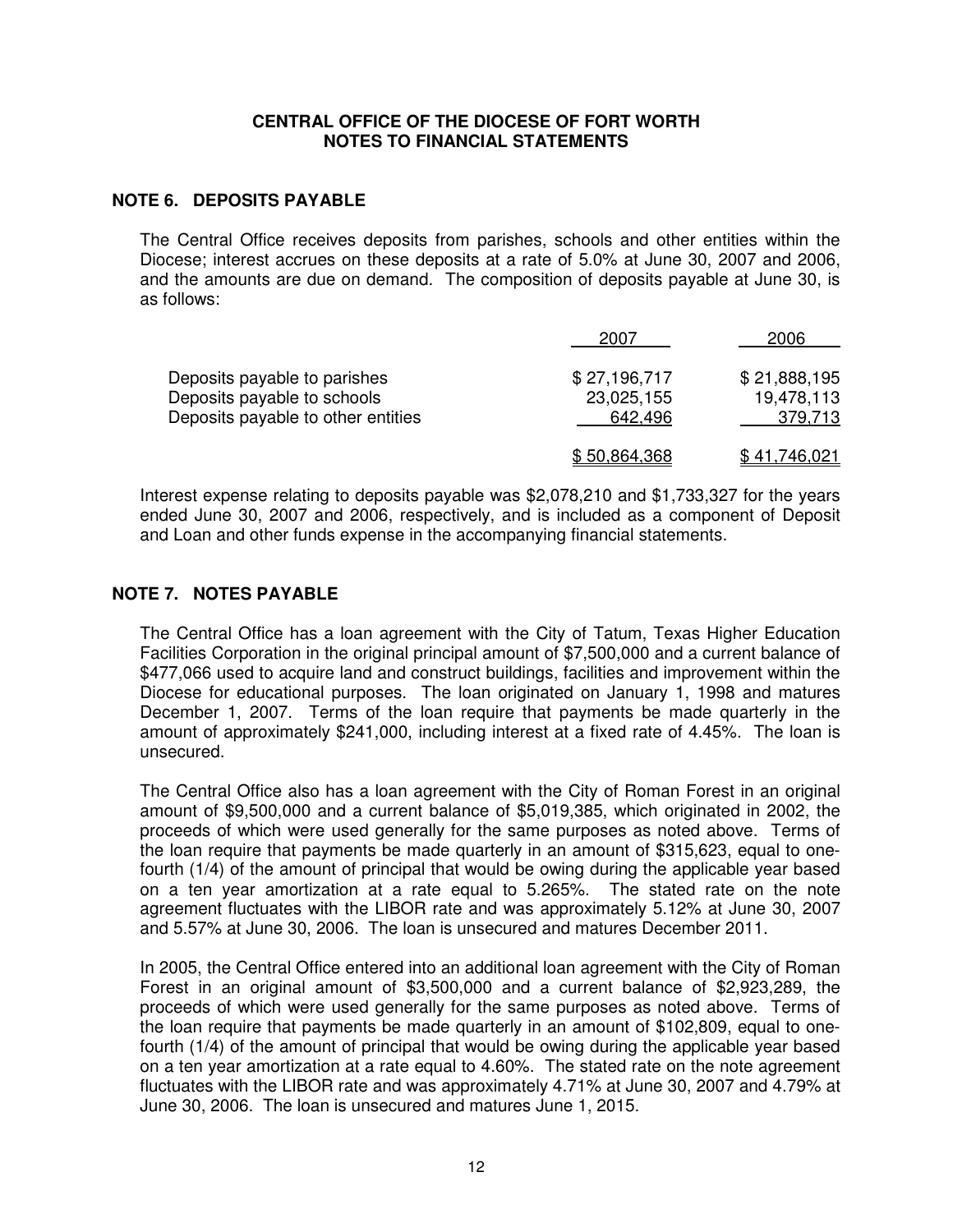#### **NOTE 7. NOTES PAYABLE – CONTINUED**

The loan agreements with the City of Roman Forest include an interest swap provision that effectively fixes the variable rate agreement. The swap was instituted to provide a fixed rate on the debt in order to provide known cash requirements not available with the floating rate.

The swap agreements are accounted for under SFAS No. 133, *Accounting for Derivative Instruments and Hedging Activities*. SFAS No. 133 requires that every derivative instrument be recorded on the balance sheet as either an asset or liability measured at fair value. SFAS No. 133 requires that changes in the derivative's fair value be recognized in the statement of activities. Included in the statement of activities for the years ended June 30, 2007 and 2006 is a net loss of \$32,653 and a net gain of \$396,795, respectively, relating to the change in derivative value during each year. At June 30, 2007 and June 30, 2006, a liability for derivative instruments of \$6,244 and \$5,792, respectively, was recorded. The fair value of the interest rate swap has been estimated based upon available information and may change materially in the near-term based on changes in interest rates and other factors.

The Central Office has a 0% interest loan agreement with an individual in the original principal amount of \$50,000 and a current balance of \$40,833 to be used to benefit the members of Holy Family of Nazareth in Vernon, St. Joseph in Crowell, and St. Mary in Quanah by helping to provide housing for the new deacon relocating in the region. The loan originated on September 10, 2005 and matures August 10, 2015. Terms of the loan require that payments be made in monthly installments of \$417.

The Central Office has two interest loan agreements with a financial institution in the original and current principal amounts of \$88,292 and \$35,885 used for the acquisition of land and other real property. The loans originated on September 16, 2005 and December 15, 2005 and will mature September 16, 2015 and December 15, 2015. Terms of the loans require payments to be made in annual installments of \$13,438 and \$5,701, including interest at a fixed rate of 6.00% and 6.75%, respectively.

The Central Office has an unsecured \$3 million working capital line of credit with a bank (the "Credit"). The Credit was effective April 29, 2005 and no amounts were borrowed during fiscal 2006. The Central Office can borrow and repay on the Credit until April 30, 2008, at which time the outstanding balance will become due. Interest, on any outstanding balance, shall be accrued based on the Libor. The balance outstanding at June 30, 2007 was \$73,507.

Maturities of the loans in the years subsequent to June 30, 2007 are as follows:

| 2008       | \$1,920,841 |
|------------|-------------|
| 2009       | 1,430,486   |
| 2010       | 1,505,060   |
| 2011       | 1,583,878   |
| Thereafter | 2,217,992   |
|            |             |

\$ 8,658,257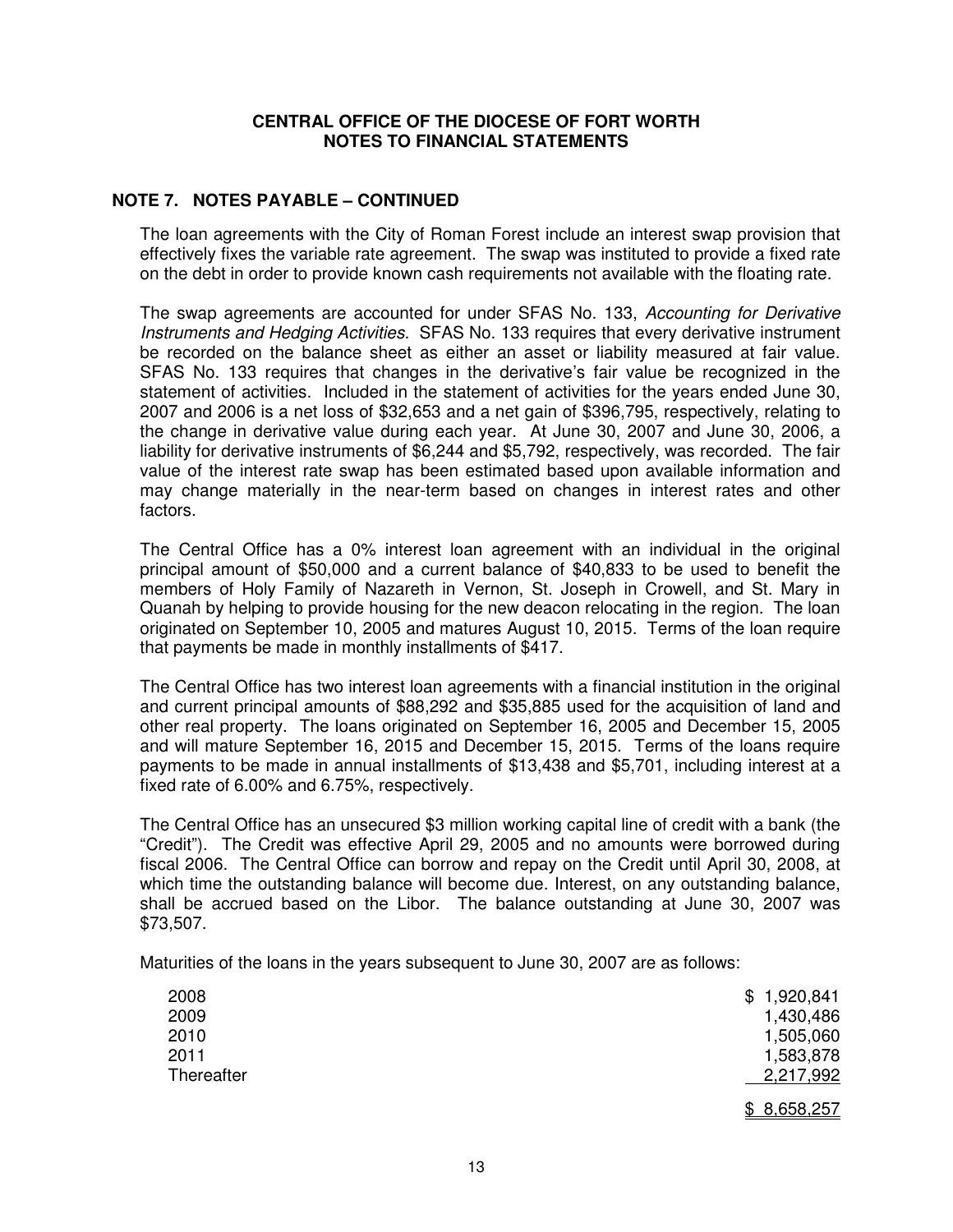#### **NOTE 7. NOTES PAYABLE – CONTINUED**

Interest and amortization expense of \$950,886 and \$610,544 is included in Deposit and Loan and other funds in the accompanying financial statements for notes payable outstanding during 2007 and 2006, respectively.

#### **NOTE 8. PENSION PLANS**

Pension plans maintained by the Diocese cover eligible employees of the Central Office as well as those of parishes, schools and other affiliated entities. Assets of the plans are held in trust funds managed by independent third parties.

The defined benefit plans of the Diocese cover eligible employees as follows:

A noncontributory retirement plan that provides retirement benefits to eligible priests (the Priests' Plan). A priest becomes eligible to participate in the Priests' Plan in the month following his incardination. If a priest has served a minimum of seven years with the Diocese, he will be vested for retirement benefits. A priest's service is measured by his aggregate periods of service prior to his retirement date or earlier termination from the Priests' Plan.

A noncontributory retirement plan that provides retirement benefits for eligible employees (the Employee Plan). The Employee Plan covers all employees scheduled to work at least a thousand hours a calendar year who have five years of credited service for vesting status. Benefit payments are based upon a defined benefit formula determined by plan document provisions.

The Diocese charges the Central Office and other participating entities for pension costs based on a percentage of the subject entities'payroll. This rate is determined periodically by the Diocese based upon plan assets, liabilities, and other factors considered relevant by the Diocese. The ultimate obligation to fund these plans is the responsibility of the Diocese. The Central Office is responsible only to the extent of the assessment charged to it unless determined otherwise by the Diocesan Finance Council and the Bishop in the future.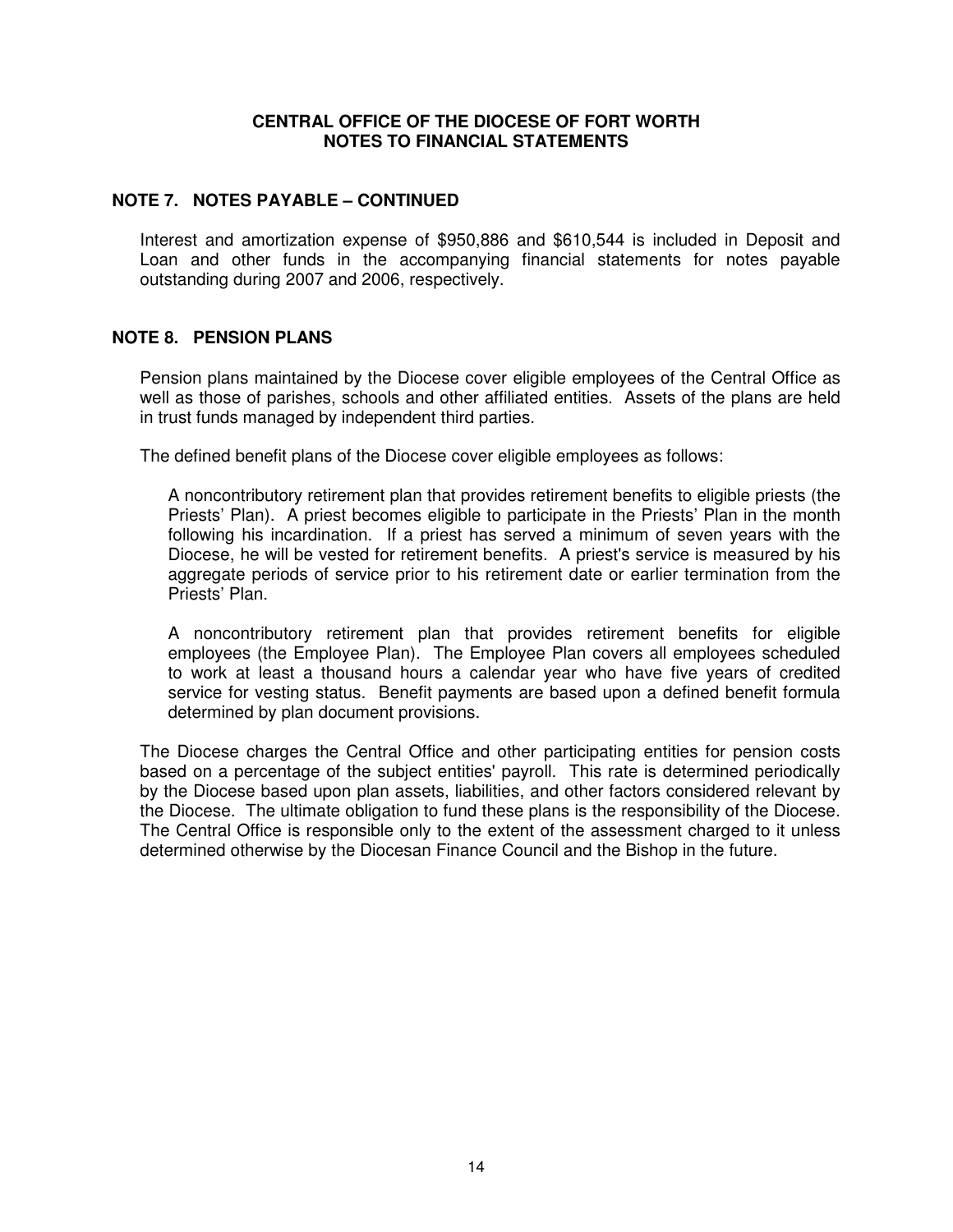#### **NOTE 9. INSURANCE PLANS**

The Central Office maintains a workers'compensation plan for the employees of Diocesan parishes, schools, and other affiliated entities (the participants) and a multi-peril insurance plan. Both plans are partially self-insured through a high deductible. The Central Office has a fully-insured plan for the health insurance needs of the participants. The Central Office acts as billing agent for the multi-peril insurance plan. The parishes and schools calculate the monthly premium for the workers compensation plan and remit to the Central Office. These calculations are made under parameters set by the Central Office and are reviewed periodically by the Central Office. The health insurance plan is administered by a third party and the Central Office does not participate in the billing of the premiums to the parishes and schools. Included in expenses are actual costs and claims paid plus management's estimates of any additional ultimate loss which may change materially in the near term.

#### **NOTE 10. COMMITMENTS AND CONTINGENCIES**

Included in accounts payable is a pledge in the original amount of \$120,000 made by the Central Office for a scholarship fund. \$30,000 is payable each year, continuing through 2007. The remaining pledge at June 30, 2006 was \$30,000. The pledge is recorded at the present value of future cash flows. As a result, a discount of \$2,477 has been recorded as of June 30, 2006. The pledge was paid in full during 2007.

In addition, the Central Office is involved in litigation incident to the operation of its business outside of the misconduct cases in Note 13. In the opinion of management, the ultimate resolution of these cases will not have a materially adverse effect on the Central Office's financial position.

#### **NOTE 11. DIOCESAN ASSESSMENTS**

The Central Office charges parishes of the Diocese an assessment on weekly offertory collections as a means to provide funds for the recurring operations of the Central Office. This assessment is calculated on a sliding scale of 1% to 9.5% of the gross offertory collections, based on the circumstances at each parish.

In addition, the Central Office assessed approximately \$159,000 and \$153,000 in 2007 and 2006, respectively to parishes that have students enrolled at Nolan High School.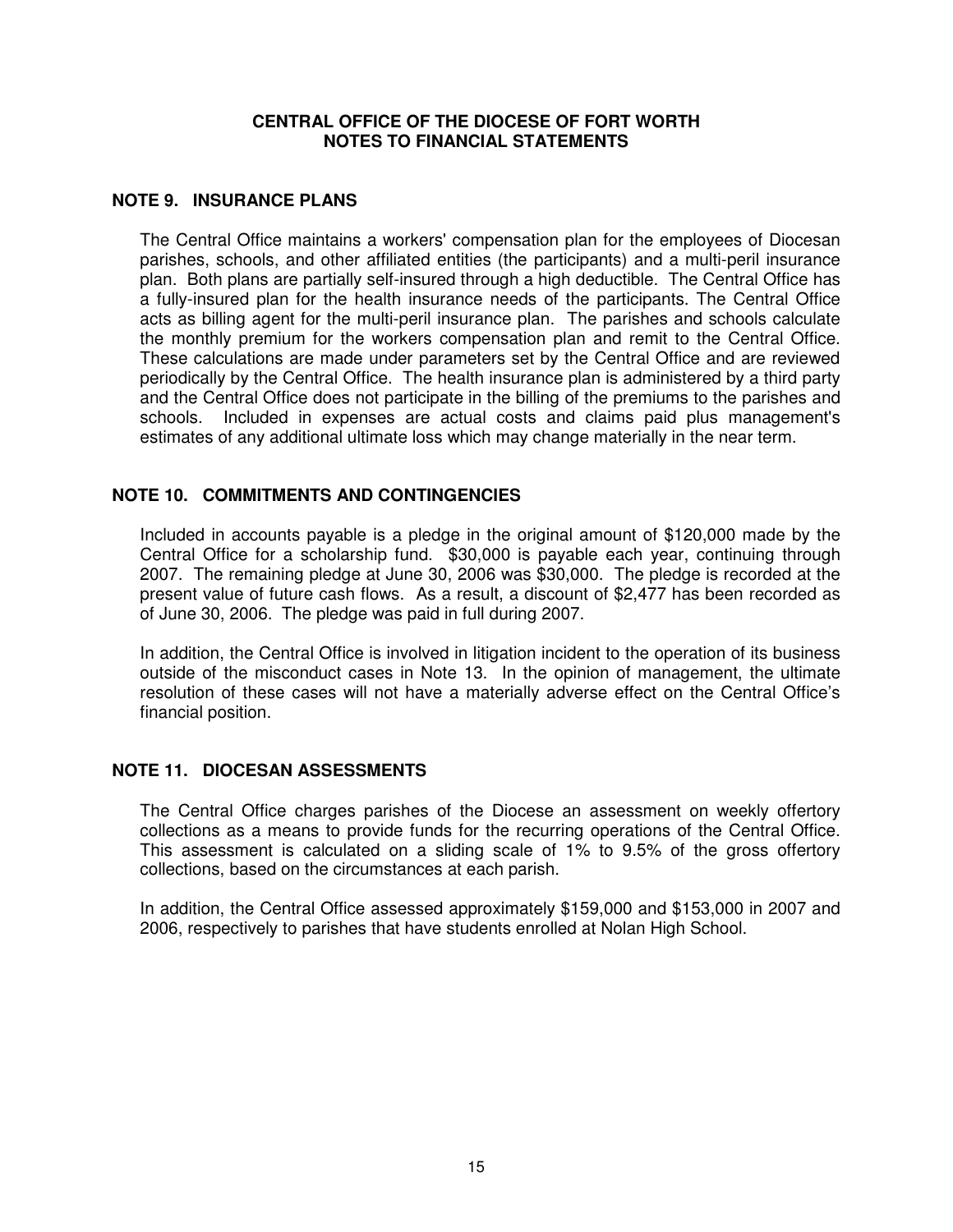#### **NOTE 12. CLASSIFICATION OF NET ASSETS**

The accompanying financial statements include unrestricted net assets that have been designated for various purposes. A description of these designations is as follows:

Net assets designated for insurance reserves are funds that have been collected by the Central Office that are to be used to provide amounts necessary for unexpected claims in the future, or to reduce future premiums of Diocesan entities for various insurance coverage.

Net assets designated for quasi-endowment represent funds that have been identified by the Bishop to be invested by the Central Office.

Net assets designated for loans to related entities represent funds that are available to be loaned, or have been loaned, to various Diocesan entities.

The accompanying financial statements also include net assets that are temporarily restricted, based on various donor-imposed restrictions.

Net assets were released from donor restrictions by incurring expenses specified by donors as follows:

|                                 | 2007      | 2006        |
|---------------------------------|-----------|-------------|
| Capital grants                  | 218,735   | \$2,225,465 |
| Sharing in ministry annual care | 2,308,494 | 2,251,822   |
| Other                           | 1,585,062 | 1,348,357   |
|                                 | 4.112.291 | \$5.825.644 |

#### **NOTE 13. LITIGATION**

In August and November 2006, the Central Office on behalf of the Diocese settled misconduct cases that were outstanding at June 30, 2006. Total costs of approximately \$935,000, net of insurance reimbursement were included in the accompanying 2006 financial statements. Accordingly, had it not been for the above noted cases, the decrease in net assets for the year ended June 30, 2006, would have been approximately \$971,000, rather than approximately \$1,906,000. In addition, two lawsuits were settled subsequent to June 30, 2007 and have been reflected in the financial statements.

Claims have been made by 14 claimants against the Diocese alleging misconduct against three separate priests. No lawsuit has been filed.